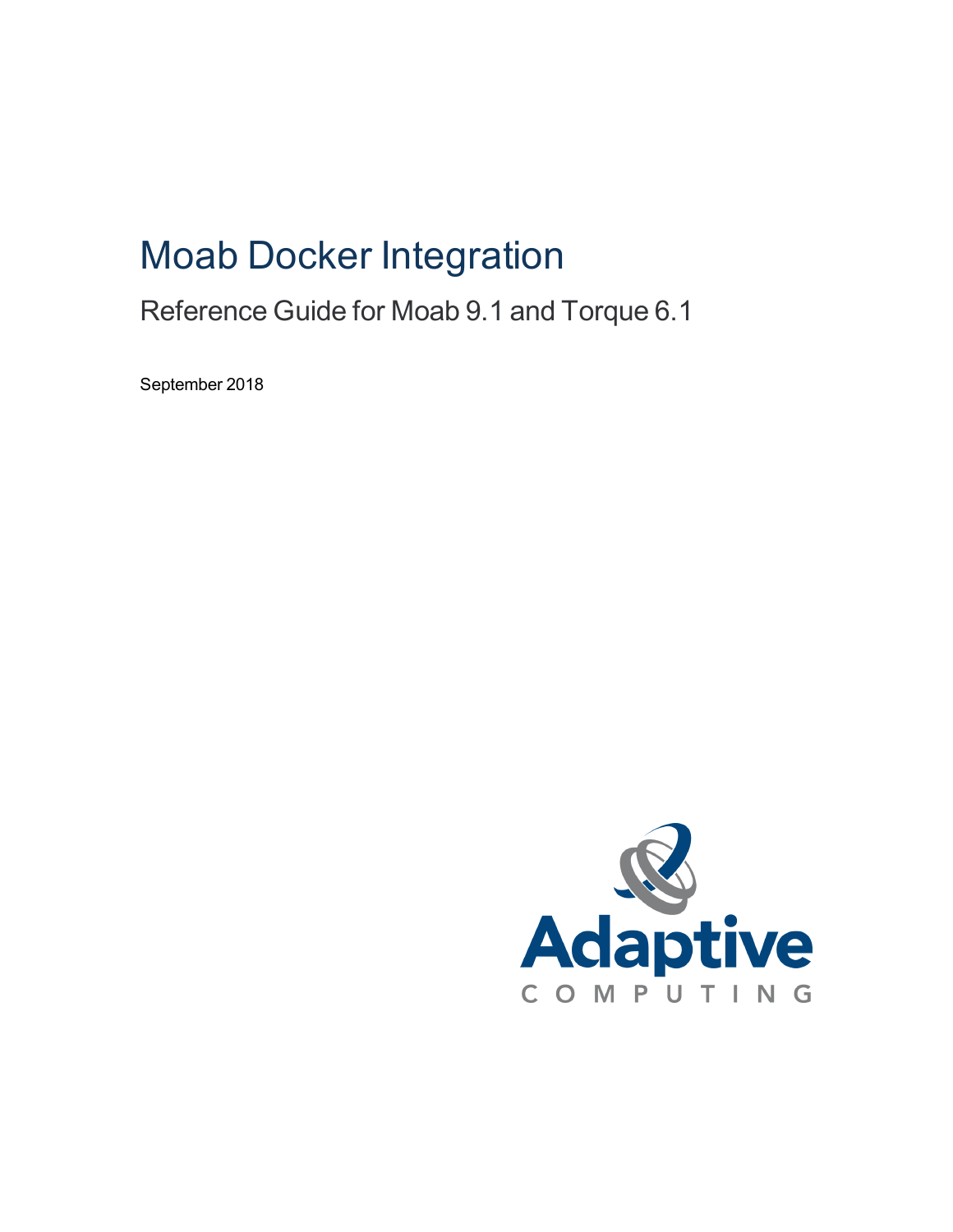#### **© 2018 Adaptive Computing Enterprises, Inc. All rights reserved.**

Distribution of this document for commercial purposes in either hard or soft copy form is strictly prohibited without prior written consent from Adaptive Computing Enterprises, Inc.

Adaptive Computing, Cluster Resources, Moab, Moab Workload Manager, Moab Viewpoint, Moab Cluster Manager, Moab Cluster Suite, Moab Grid Scheduler, Moab Grid Suite, Moab Access Portal, and other Adaptive Computing products are either registered trademarks or trademarks of Adaptive Computing Enterprises, Inc. The Adaptive Computing logo and the Cluster Resources logo are trademarks of Adaptive Computing Enterprises, Inc. All other company and product names may be trademarks of their respective companies.

Adaptive Computing Enterprises, Inc. 1100 5th Ave S, Suite #201 Naples, FL 34102 +1 (239) 330-6093 [www.adaptivecomputing.com](http://www.adaptivecomputing.com/)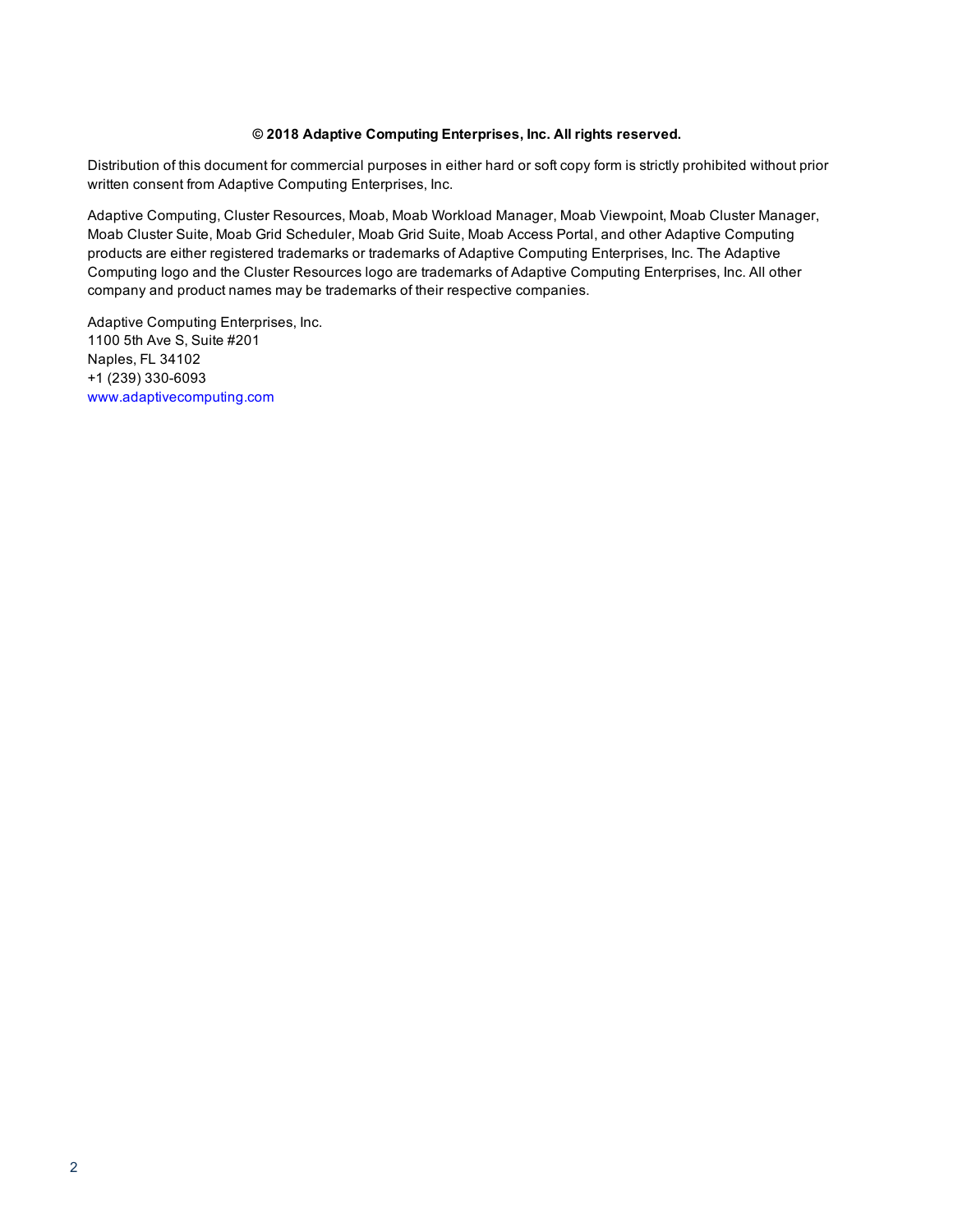# **Contents**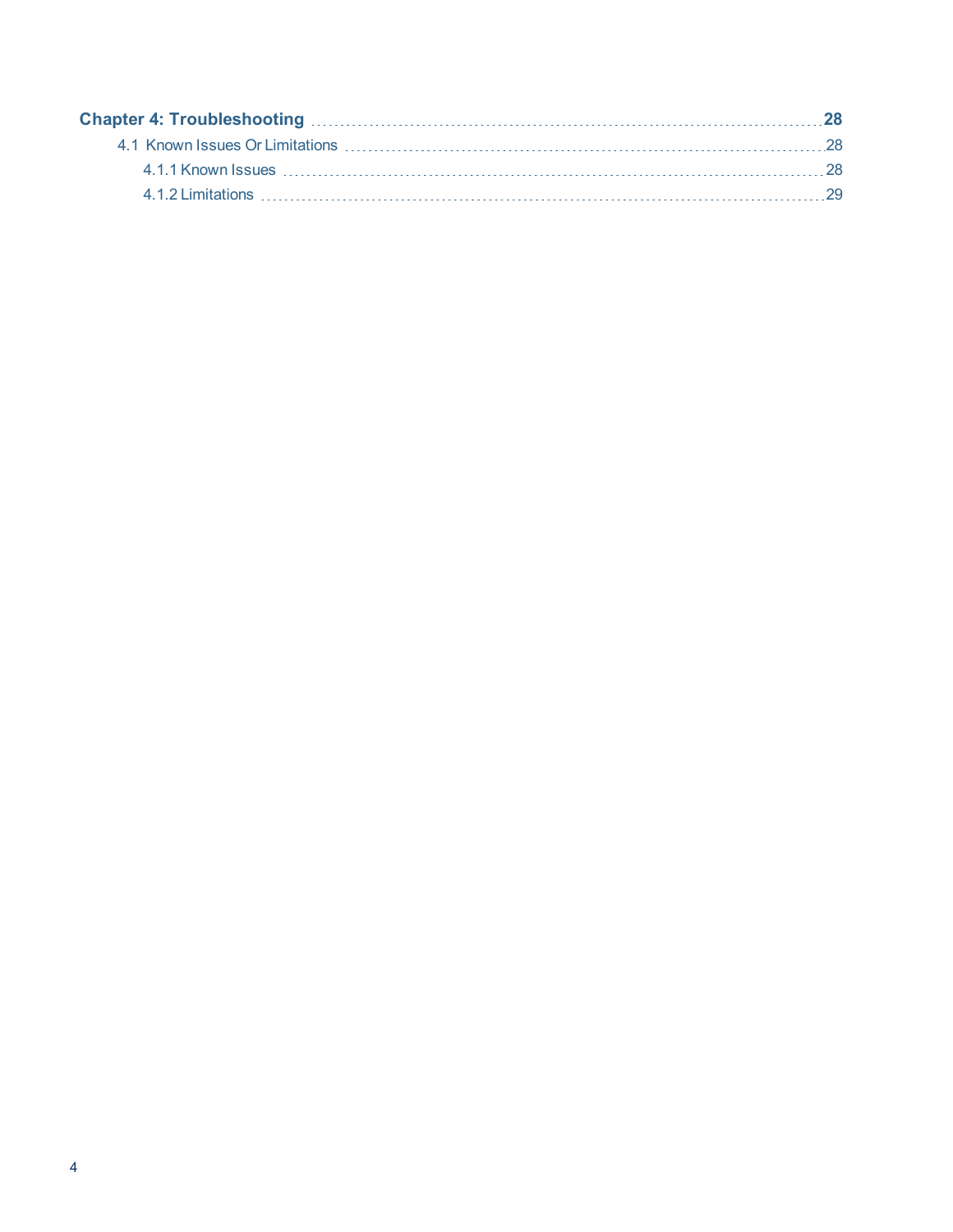# <span id="page-4-0"></span>**Welcome**

#### **Welcome to the Moab Docker Integration Reference Guide**

**This documentation supports Adaptive Computing's Docker Integration package. Contact your** Adaptive Computing account manager for more details.

Docker, from Docker, Inc. allows you to package an application with all of its dependencies into a standardized unit for software development.

Moab and Torque now support Docker containers in which you can run your serial workloads. Docker containers provide an isolated environment with the correct linux distribution version of all the libraries the user needs to run the workload. System administrators can preset the containers or users can create their own images and have the administrator upload their images to a central registry so the users can create containers from them. You can also configure job templates to force workloads and/or users to run inside Docker containers, as well as running preemptible or interactive jobs in containerized environments.

The following chapters will help you quickly get started:

- Chapter 1: [Introduction](#page-5-0) to Moab Docker Integration page  $6$  Provides a brief introduction to using Docker containers. Also includes an illustration of the Docker container lifecycle.
- Chapter 2: Installation and [Configuration](#page-7-0) page 8 Contains requirements information and procedures to set up Moab and Torque for Docker support. Also includes instructions for copying the Docker job start scripts.
- Chapter 3: Docker Job [Submission](#page-21-0) page 22 Provides instructions and information on how to submit jobs using Docker containers.
- Chapter 4: [Troubleshooting](#page-27-0) page  $28$  Provides information useful when troubleshooting your Moab Docker Integration.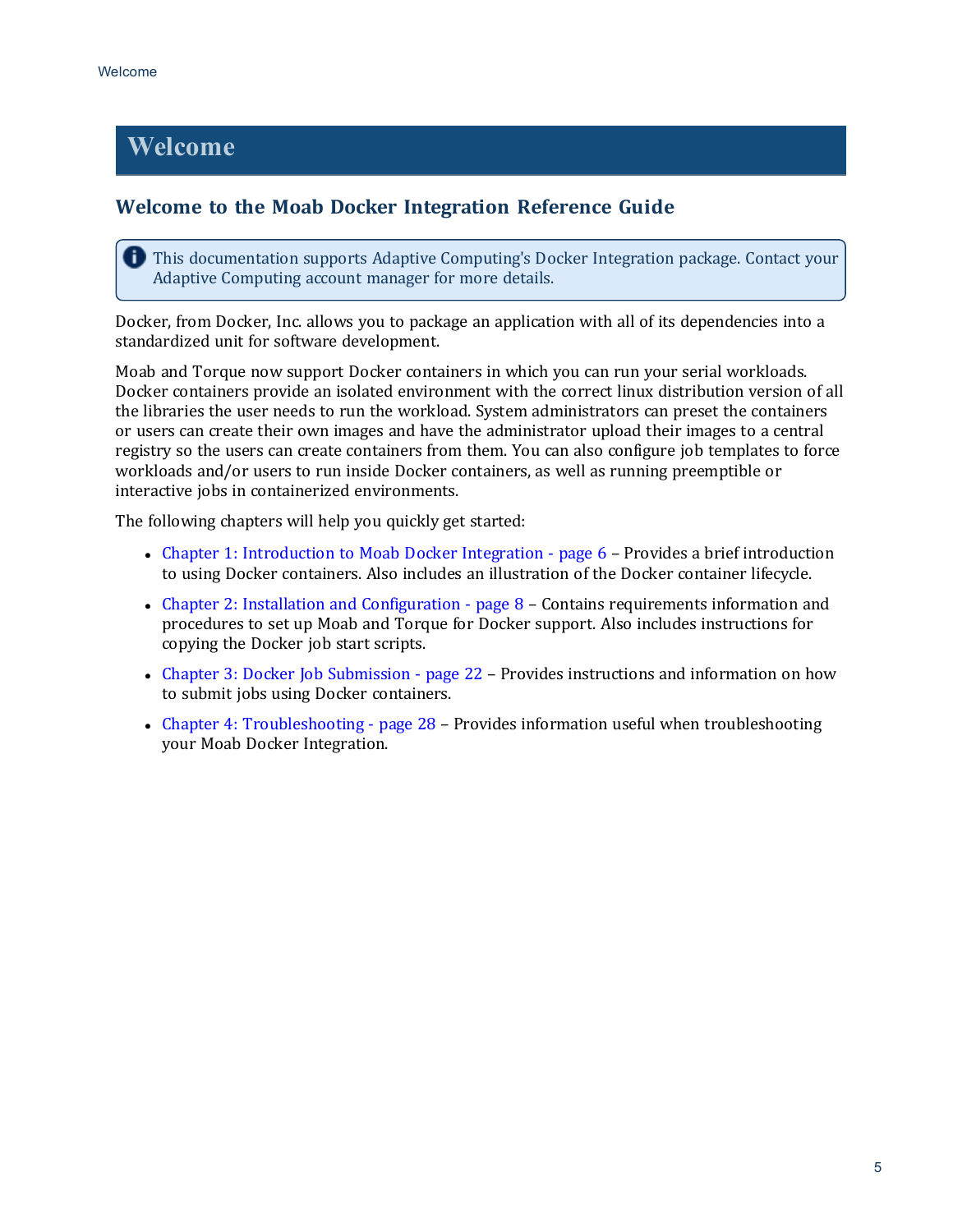# <span id="page-5-0"></span>**Chapter 1: Introduction to Moab Docker Integration**

This chapter provides information about Moab Docker Integration.

| In this chapter: |  |  |
|------------------|--|--|
|                  |  |  |
|                  |  |  |

# <span id="page-5-1"></span>**1.1 About Moab Docker Integration**

Moab Docker Integration (also referred to as Docker support) is an additional package you can elect to include with your Moab configuration. This package enables Moab and Torque jobs to optionally run in a Linux container using Docker. Jobs can be run in a container of the user's choice and, within the container, the job script is run under the submitting user id. A container job can also be preempted (checkpointed at the container level; processes are not checkpointed) and resumed in the same container in which it was previously run.

Specifically, this Reference Guide guide will show setting up a CentOS5 container to run jobs on your CentOS 7 or SLES 12 Host OS.

Docker Integration requires Torque Resource Manager as the Moab Resource Manager.

Docker Integration is available for Moab 9.1 and Torque 6.1.

# <span id="page-5-2"></span>**1.2 Container Job Lifecycle**



The following image shows the job lifecycle when using Docker containers.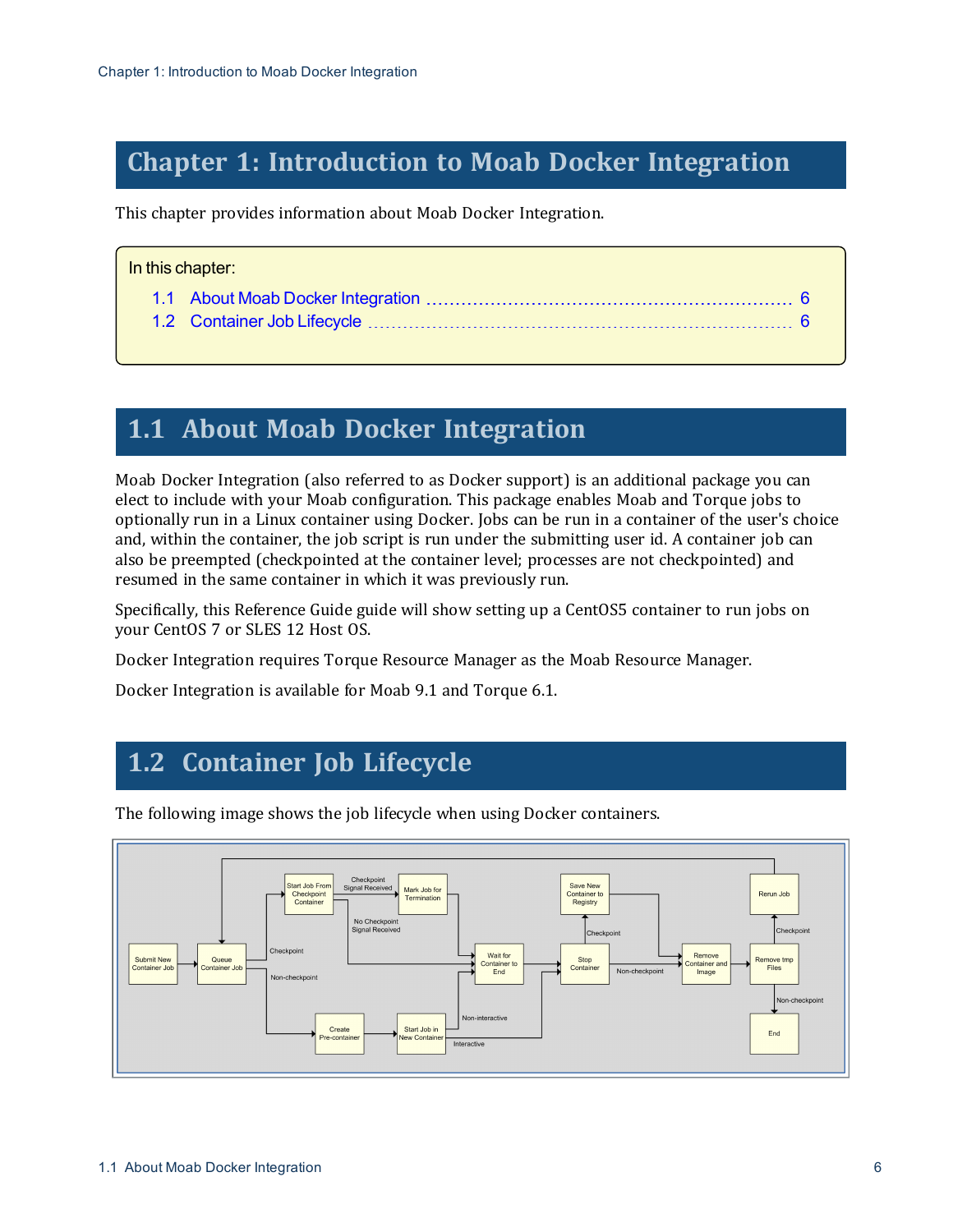In the diagram above:

- Docker Integration queues a container job either a new job submitted by a user or a checkpoint job that is being re-run.
- Checkpoint jobs start from a checkpoint container.
	- <sup>o</sup> If a user initiates a checkpoint signal, the job is marked for termination.
	- <sup>o</sup> If no checkpoint signal is received, the job runs to completion.
- Non-checkpoint jobs receive a pre-container, then are started in a new container.
	- <sup>o</sup> Non-interactive, non-checkpoint jobs run to completion.
	- <sup>o</sup> Interactive, non-checkpoint jobs run until terminated by a user.
- When the job has run to completion or has been terminated by a user, Docker Integration waits for the container to stop.
- If a checkpoint signal was received for the job, Docker Integration saves a new container for the job in the registry.
- The container and image for the job and any tmp files are removed.
- If the job was checkpointed, Docker Integration queues the job to run again.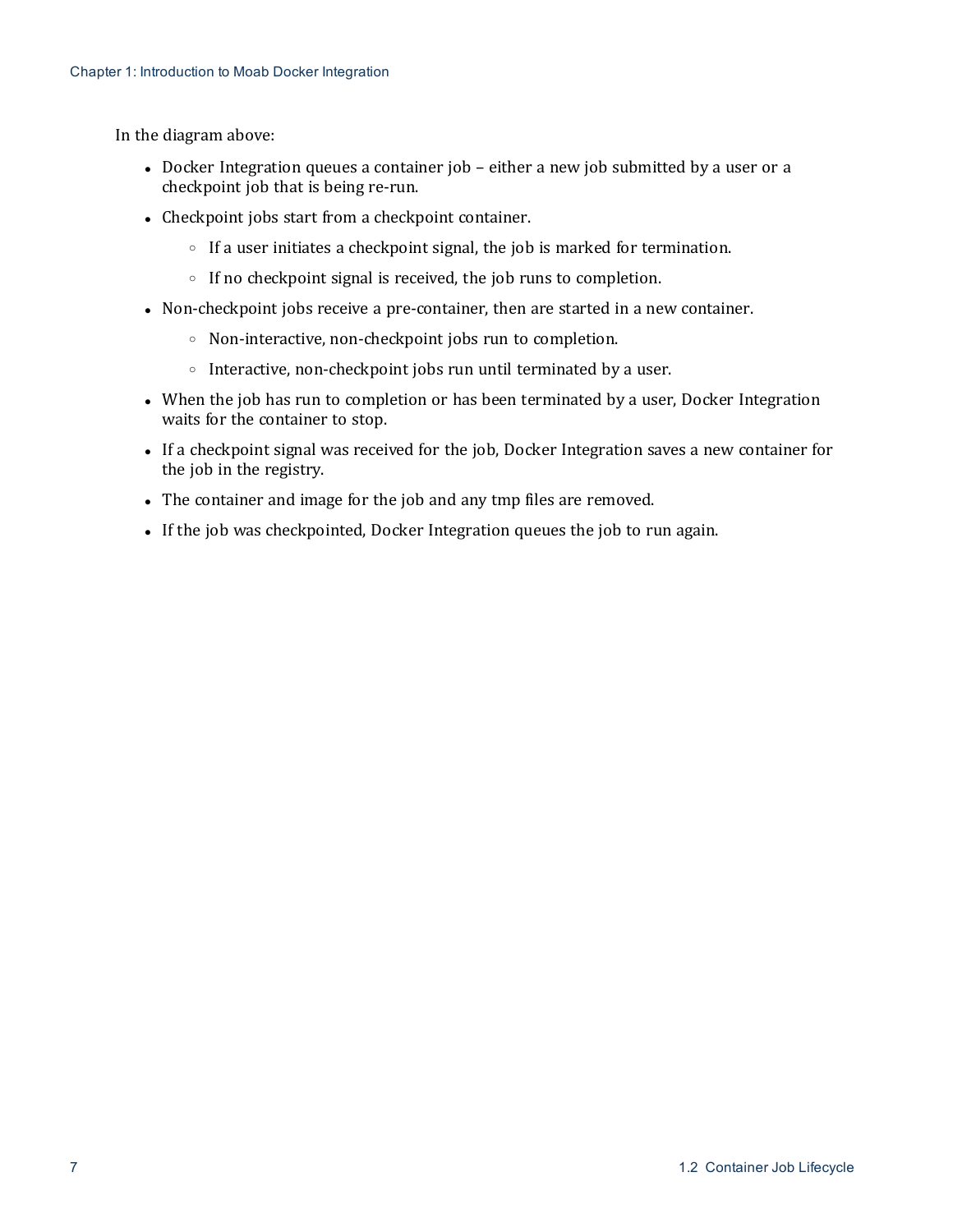# <span id="page-7-0"></span>**Chapter 2: Installation and Configuration**

This chapter provides information on how to set up and configure Torque Resource Manager for Docker container support.

**This chapter assumes you have already installed Moab Workload Manager and Torque** Resource Manager; including the Torque MOM Hosts (also referred to as compute nodes).

#### In this chapter:

| 2.2 |  |
|-----|--|
|     |  |
|     |  |
|     |  |
|     |  |
|     |  |
|     |  |
|     |  |
| 2.4 |  |
|     |  |
|     |  |
|     |  |

# <span id="page-7-1"></span>**2.1 Requirements**

This topic contains information on the requirements for the Moab Server Host and the Torque MOM Hosts (also referred to as the compute nodes).

#### In this topic:

- 2.1.1 Moab [Server](#page-7-2) Host page 8
- 2.1.2 [Torque](#page-8-0) MOM Hosts page 9

### <span id="page-7-2"></span>2.1.1 Moab Server Host

This is the host on which Moab Server resides.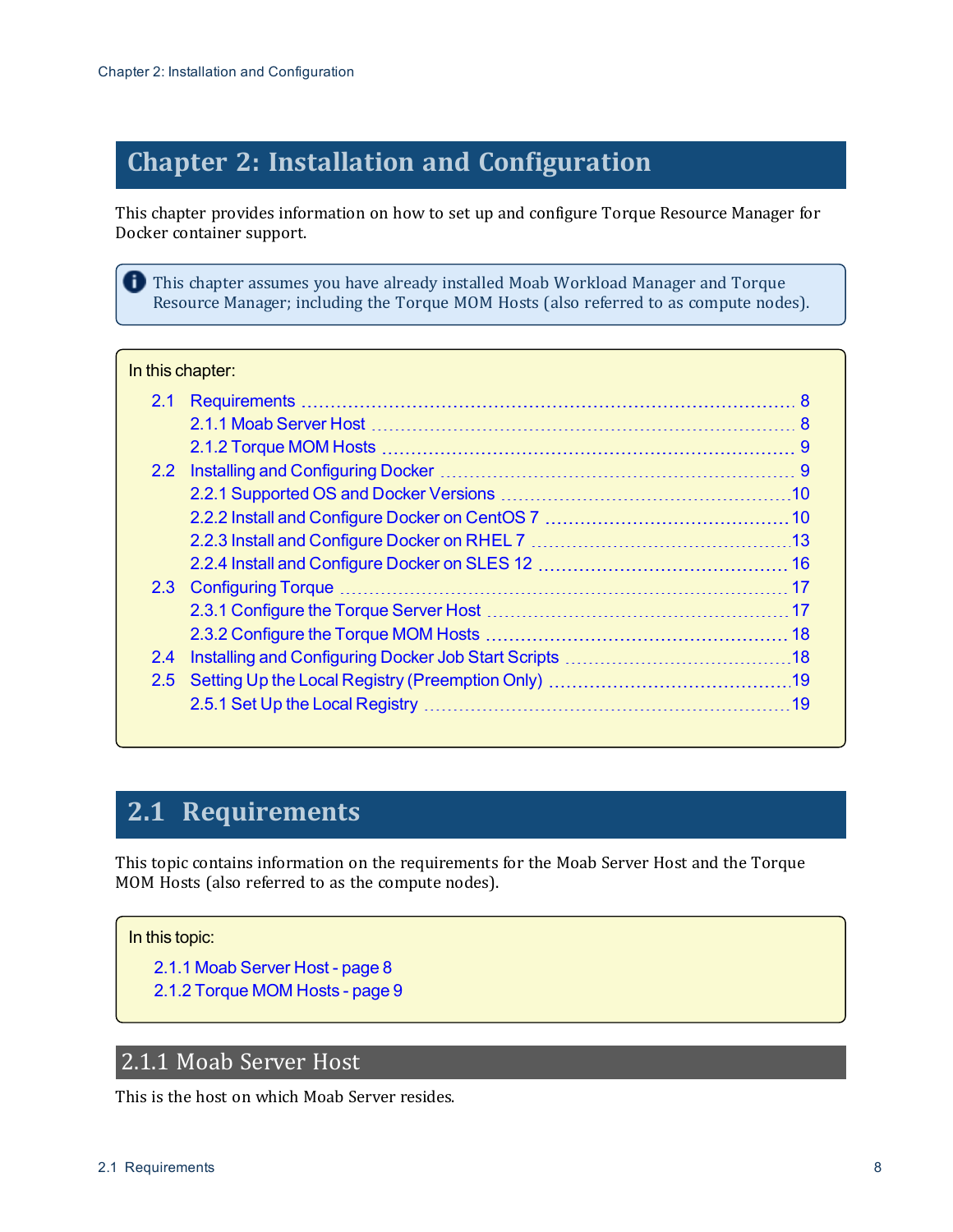Requirements:

<span id="page-8-0"></span>• Moab Workload Manager 9.1

### 2.1.2 Torque MOM Hosts

These are the hosts on which the Torque MOM Client reside (also referred to as the compute nodes).

Requirements:

• Red Hat 7-based or SUSE 12-based Host OS

For Red Hat 7-based systems, Security Enhanced Linux (SELinux) can be in any mode (enforcing, permissive, or disabled).

- Python 2.7; assumed to be installed with the Host OS
- $\bullet$  Docker 1.8.2 and after
- Torque 6.1.3 and after
- If using preemption, all nodes should have a shared \$HOME file system

# <span id="page-8-1"></span>**2.2 Installing and Configuring Docker**

This topic provides instructions on installing and configuring Docker as part of your Moab Docker Integration. You should install and configure Docker on each Torque MOM Host.

If preemption is part of your system configuration, you will also need to repeat these steps on the host on which your local registry will reside. See also 2.5 Setting Up the Local [Registry](#page-18-0) [\(Preemption](#page-18-0) Only) - page 19.

In this topic:

- 2.2.1 [Supported](#page-9-0) OS and Docker Versions page 10
- 2.2.2 Install and [Configure](#page-9-1) Docker on CentOS 7 page 10

2.2.2.A [Default](#page-10-0) OS Install (for Docker 1.10.3) - page 11

2.2.2.B Yum Install (for [Docker](#page-10-1) 1.12.1) - page 11

[2.2.2.C](#page-11-0) Script Install (for Docker 1.12.1) - page 12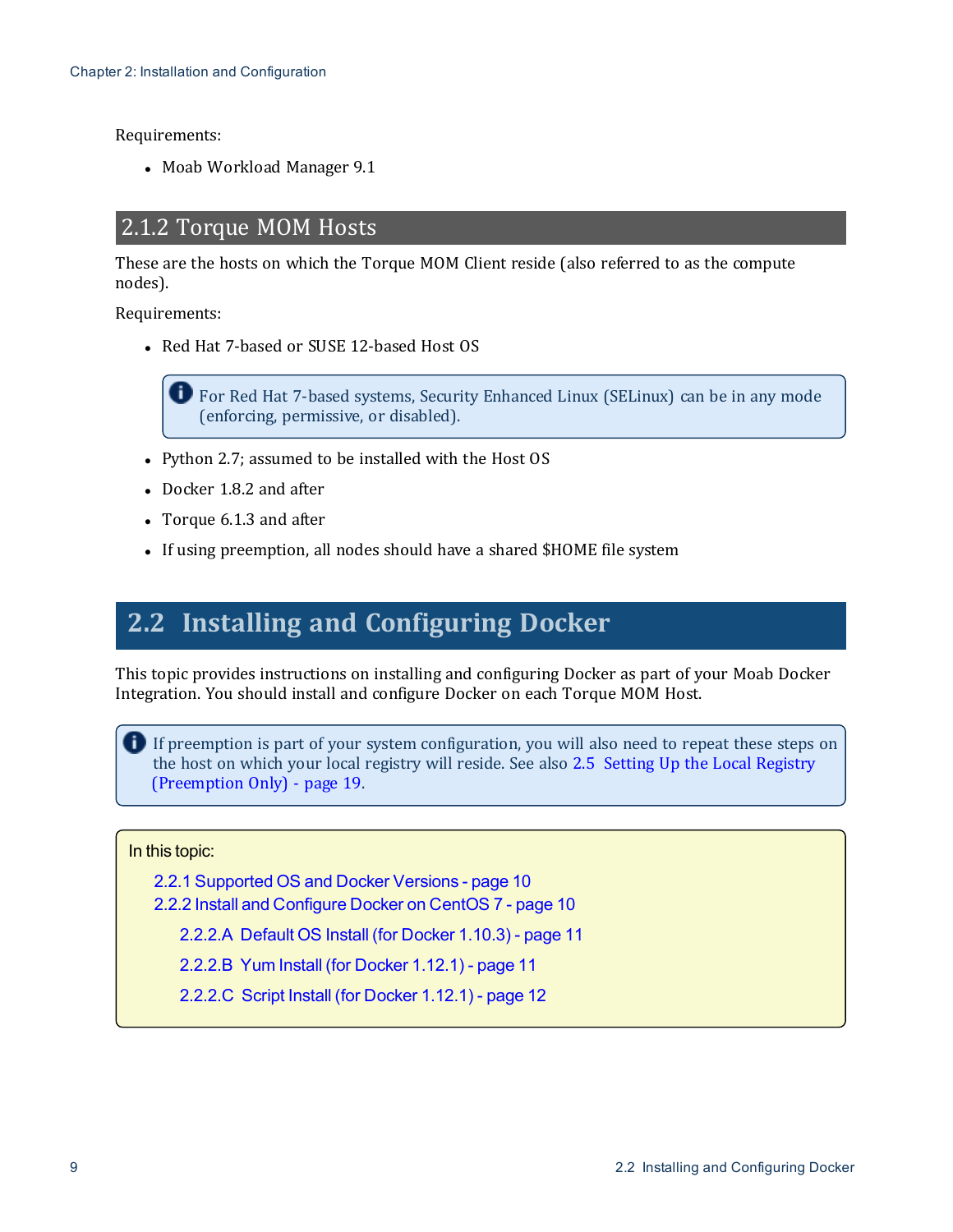2.2.3 Install and [Configure](#page-12-0) Docker on RHEL 7 - page 13

2.2.3.A Yum Install (for [Docker](#page-13-0) 1.12.1) - page 14

2.2.3.B Script Install (for [Docker](#page-14-0) 1.12.1) - page 15

2.2.4 Install and [Configure](#page-15-0) Docker on SLES 12 - page 16

### <span id="page-9-0"></span>2.2.1 Supported OS and Docker Versions

This topic provides steps for installing and configuring Docker on the supported combinations of operating systems and Docker versions, as shown in the table below.

| <b>Operating System</b>                | <b>Docker Version</b> |
|----------------------------------------|-----------------------|
| Red Hat-based systems                  |                       |
| CentOS 7 - Default OS Install          | 1.10.3                |
| CentOS 7 - Yum Install                 | 1.12.1                |
| CentOS 7 – Script Install              | 1.12.1                |
| Red Hat Enterprise Linux (RHEL) 7      | 1.12.1                |
| SUSE-based systems                     |                       |
| SUSE Linux Enterprise Server (SLES) 12 | 1.9.1                 |

<span id="page-9-1"></span>Docker is not supported for Scientific Linux.

## 2.2.2 Install and Configure Docker on CentOS 7

There are three methods for installing Docker on CentOS 7. The default OS install method installs Docker 1.10.3. The yum and script install methods install Docker 1.12.1 from the Docker repository. See <https://docs.docker.com/engine/installation/linux/centos/>.

- Default OS Install (for [Docker](#page-10-0) 1.10.3)
- Yum Install (for [Docker](#page-10-1) 1.12.1)
- Script Install (for [Docker](#page-11-0) 1.12.1)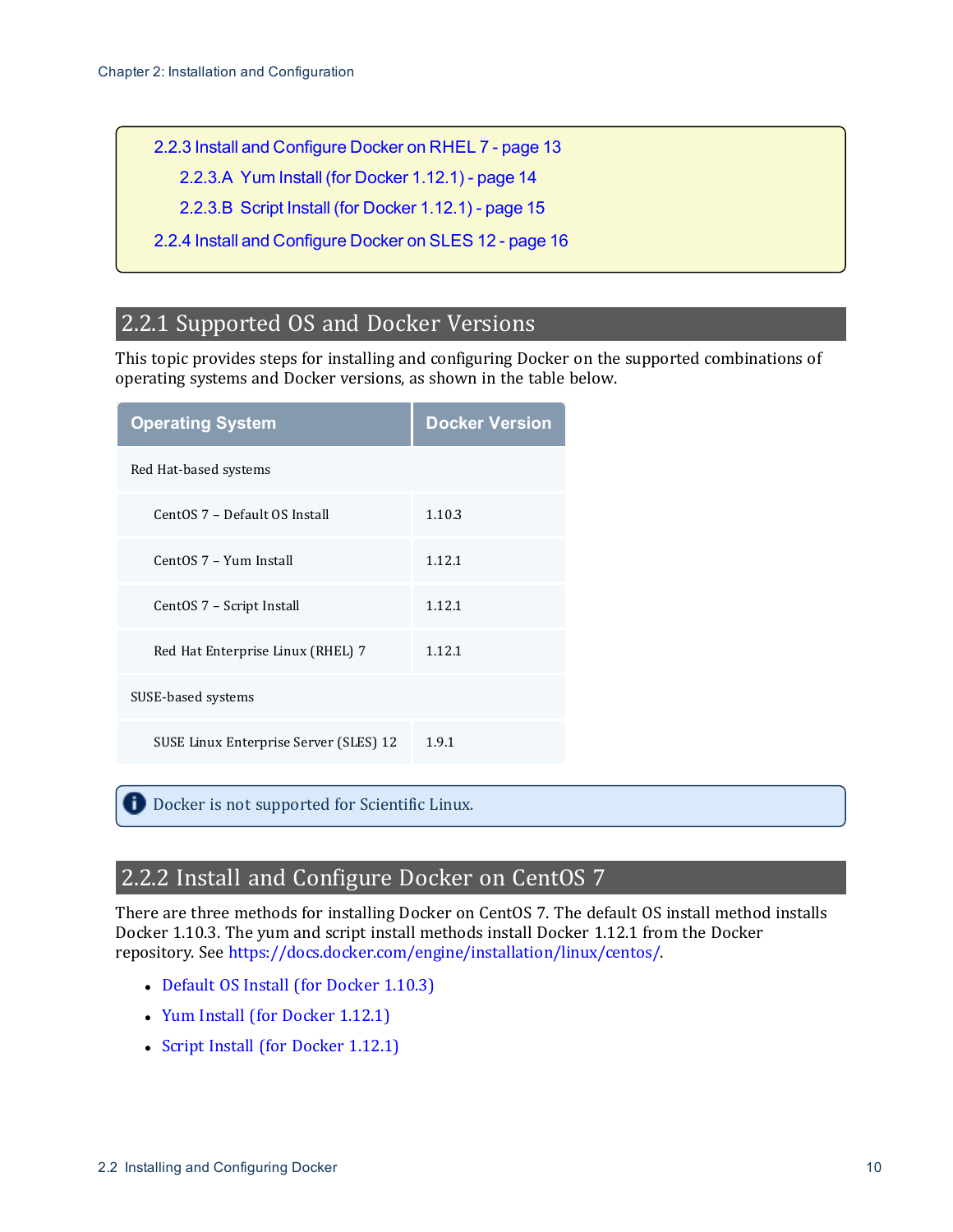#### <span id="page-10-0"></span>2.2.2.A Default OS Install (for Docker 1.10.3)

#### Do the following:

1. Make sure existing yum packages are up-to-date.

yum update

2. Install the Docker package.

yum install docker

3. Edit /etc/sysconfig/docker by replacing the existing OPTIONS line with the following.

OPTIONS='-s devicemapper --storage-opt dm.fs=xfs --exec-opt native.cgroupdriver=cgroupfs'

4. Start/restart Docker.

systemctl restart docker.service

5. Set Docker to start after reboot.

systemctl enable docker.service

6. Verify the installation.

docker run hello-world

7. Download any Docker images you want to make available to users on your system. For example on each MOM host:

docker pull centos:6

### <span id="page-10-1"></span>2.2.2.B Yum Install (for Docker 1.12.1)

Do the following:

1. Make sure existing yum packages are up-to-date.

yum update

2. Add the yum repo.

```
tee /etc/yum.repos.d/docker.repo <<-EOF
[dockerrepo]
name=Docker Repository
baseurl=https://yum.dockerproject.org/repo/main/centos/7/
enabled=1
gpgcheck=1
gpgkey=https://yum.dockerproject.org/gpg
EOF
```
3. Install the Docker package.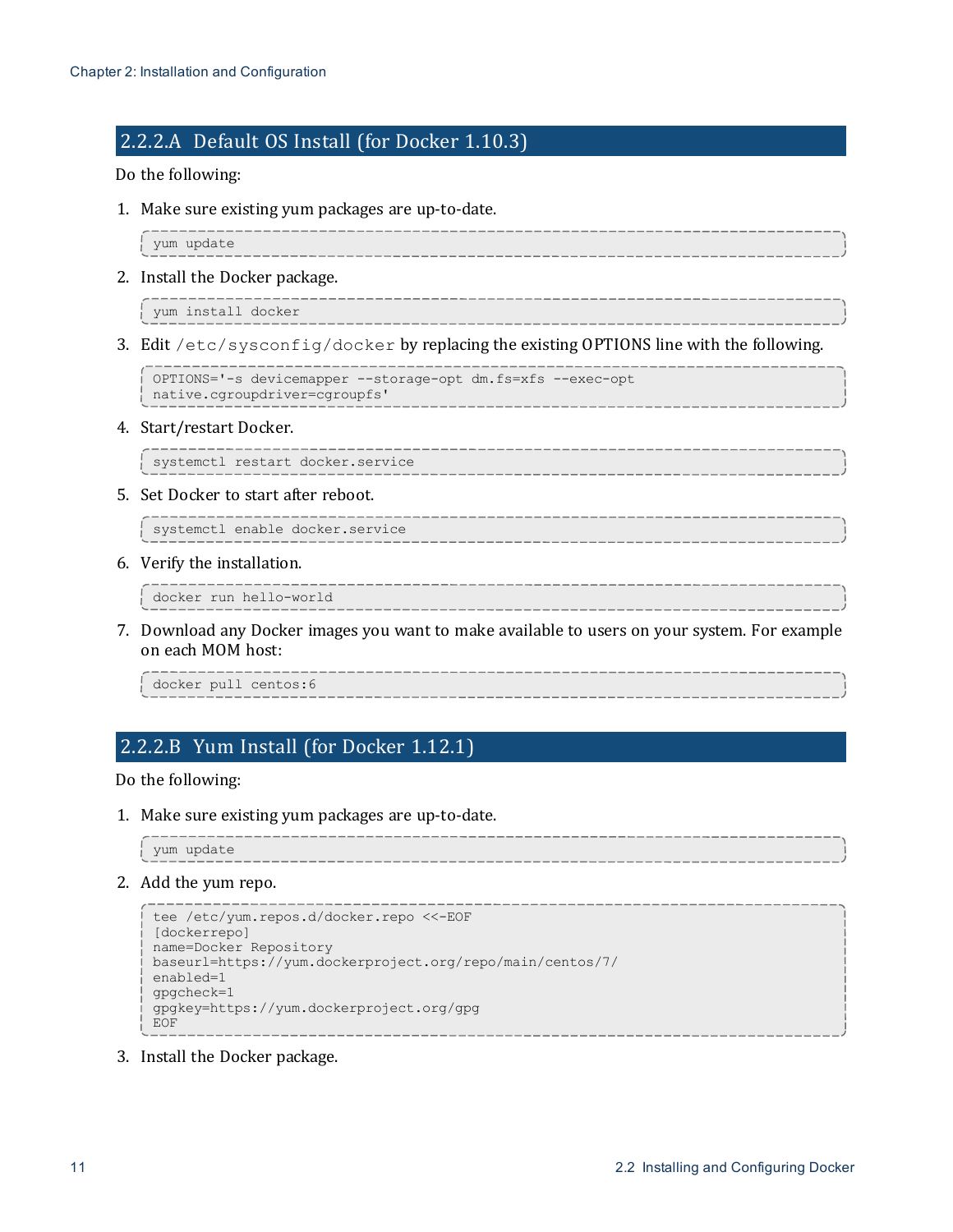yum install docker-engine

4. Create the service directory.

```
mkdir /etc/systemd/system/docker.service.d
```
- 5. In the directory you just created, create the execstart override.conf file and add [Service] and ExecStart= as the first and second lines, respectively.
- 6. From /lib/systemd/system/docker.service, copy the ExecStart line and place it as the last line in the execstart override.conf file.
- 7. In the execstart override.conf file, append the last line to include -s devicemapper --storage-opt dm.fs=xfs --exec-opt native.cgroupdriver=cgroupfs.

The following is an example of the configured execstart override.conf file for Docker 1.12.1.

```
[Service]
ExecStart=
ExecStart=/usr/bin/dockerd -s devicemapper --storage-opt dm.fs=xfs --exec-opt
native.cgroupdriver=cgroupfs
```
8. Reload the systemd manager configuration.

```
systemctl daemon-reload
```
9. Start/restart Docker.

systemctl restart docker.service

10. Set Docker to start after reboot.

systemctl enable docker.service

11. Verify the installation.

docker run hello-world

12. Download any Docker images you want to make available to users on your system. For example on each MOM host:

docker pull centos:6

#### <span id="page-11-0"></span>2.2.2.C Script Install (for Docker 1.12.1)

#### Do the following:

1. Make sure existing yum packages are up-to-date.

yum update

2. Run the Docker installation script.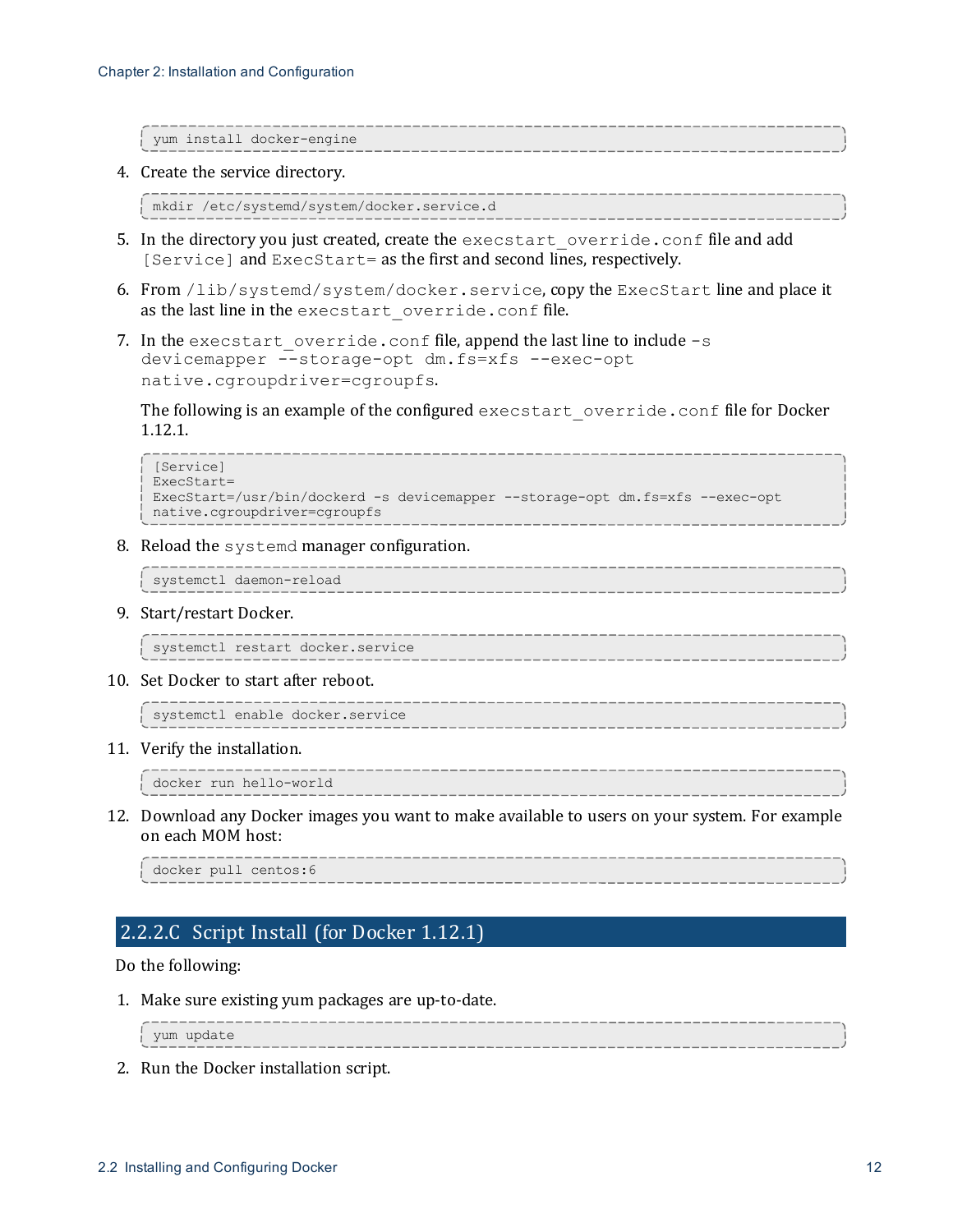curl -fsSL https://get.docker.com/ | sh

3. Create the service directory.

```
mkdir /etc/systemd/system/docker.service.d
```
- 4. In the directory you just created, create the execstart override.conf file and add [Service] and ExecStart= as the first and second lines, respectively.
- 5. From /lib/systemd/system/docker.service, copy the ExecStart line and place it as the last line in the execstart override.conf file.
- 6. In the execstart override.conf file, append the last line to include  $-s$ devicemapper --storage-opt dm.fs=xfs --exec-opt native.cgroupdriver=cgroupfs.

The following is an example of the configured execstart override.conf file for Docker 1.12.1.

```
[Service]
ExecStart=
ExecStart=/usr/bin/dockerd -s devicemapper --storage-opt dm.fs=xfs --exec-opt
native.cgroupdriver=cgroupfs
```
7. Reload the systemd manager configuration.

```
systemctl daemon-reload
```
8. Start/restart Docker.

systemctl restart docker.service

9. Set Docker to start after reboot.

systemctl enable docker.service

10. Verify the installation.

docker run hello-world

11. Download any Docker images you want to make available to users on your system. For example on each MOM host:

<span id="page-12-0"></span>docker pull centos:6

### 2.2.3 Install and Configure Docker on RHEL 7

There are two methods for installing Docker on RHEL 7, yum install and script install. Both methods install Docker 1.12.1 from the Docker repository. See <https://docs.docker.com/engine/installation/linux/rhel/>.

- Yum Install (for [Docker](#page-13-0) 1.12.1)
- Script Install (for [Docker](#page-14-0) 1.12.1)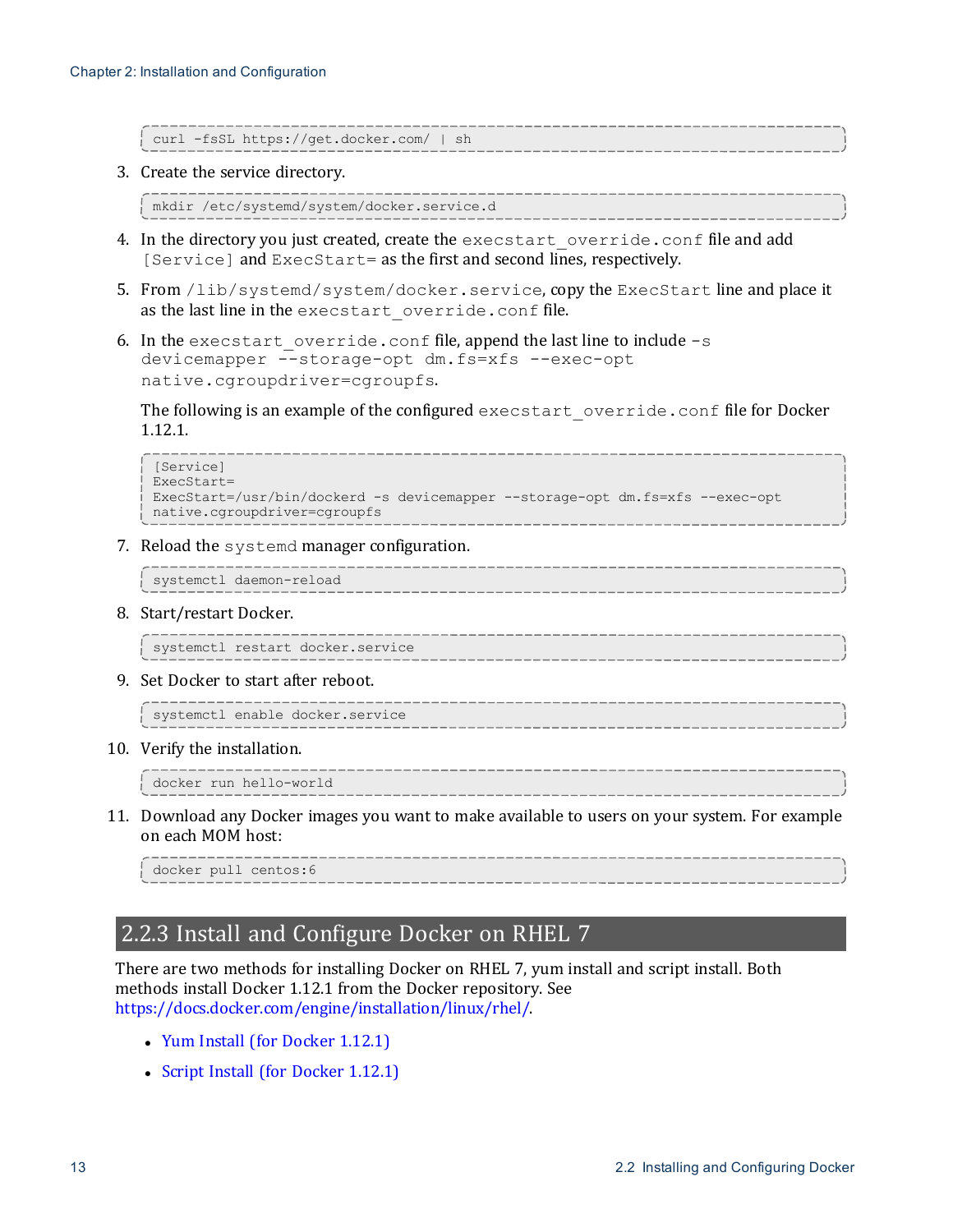#### <span id="page-13-0"></span>2.2.3.A Yum Install (for Docker 1.12.1)

Do the following:

1. Make sure existing yum packages are up-to-date.

```
yum update
```
2. Add the yum repo.

```
tee /etc/yum.repos.d/docker.repo <<-EOF
[dockerrepo]
name=Docker Repository
baseurl=https://yum.dockerproject.org/repo/main/centos/7
enabled=1
gpgcheck=1
gpgkey=https://yum.dockerproject.org/gpg
EOF
```
3. Install the Docker package.

```
yum install docker-engine
```
4. Create the service directory.

```
mkdir /etc/systemd/system/docker.service.d
```
- 5. In the directory you just created, create the execstart override.conf file and add [Service] and ExecStart= as the first and second lines, respectively.
- 6. From /lib/systemd/system/docker.service, copy the ExecStart line and place it as the last line in the execstart override.conf file.
- 7. In the execstart override.conf file, append the last line to include  $-s$ devicemapper --storage-opt dm.fs=xfs --exec-opt native.cgroupdriver=cgroupfs.

The following is an example of the configured execstart override.conf file for Docker 1.12.1.

```
[Service]
ExecStart=
ExecStart=/usr/bin/dockerd -s devicemapper --storage-opt dm.fs=xfs --exec-opt
native.cgroupdriver=cgroupfs
```
8. Reload the systemd manager configuration.

```
systemctl daemon-reload
```
9. Start/restart Docker.

```
systemctl restart docker.service
```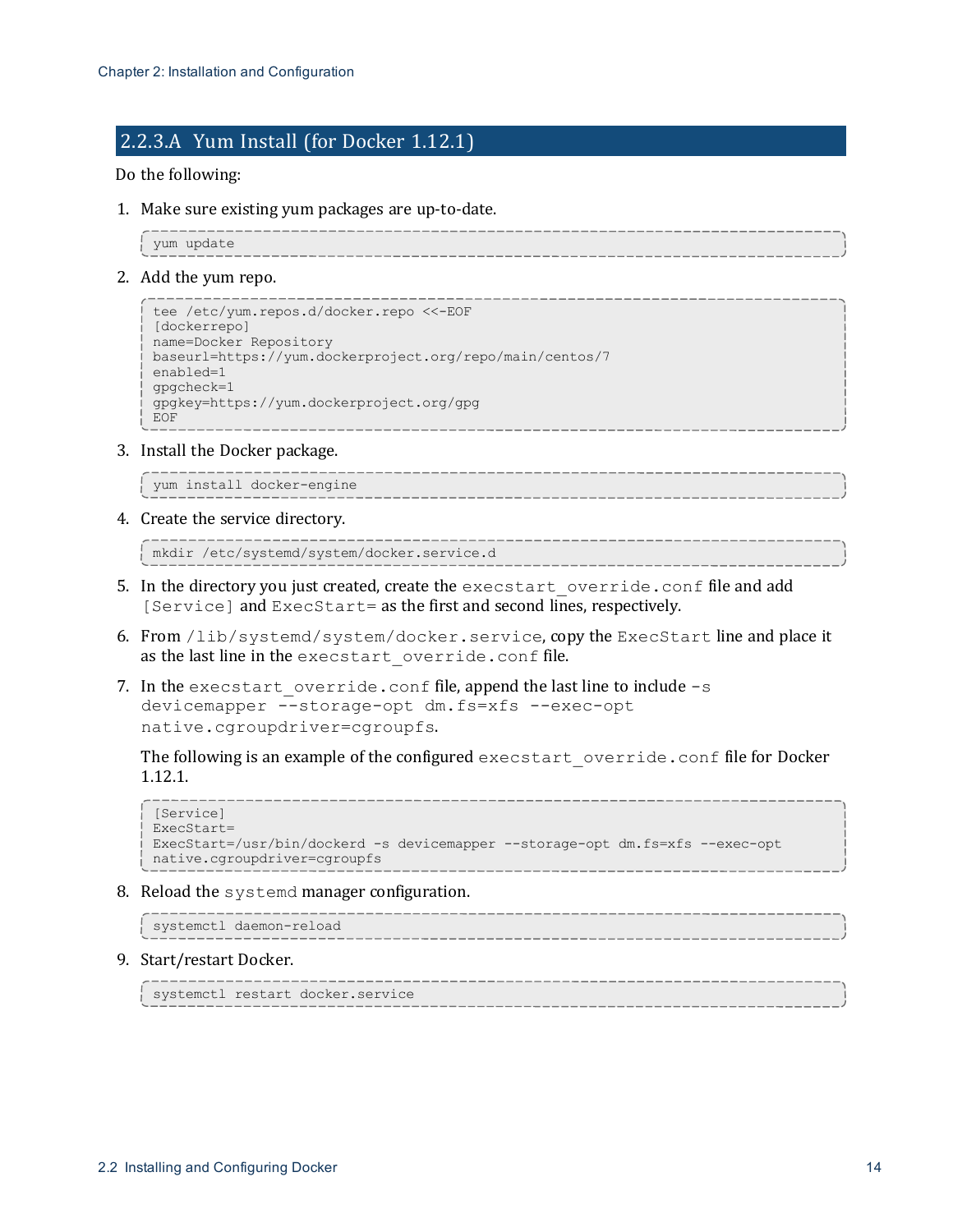10. Set Docker to start after reboot.

```
systemctl enable docker.service
```
11. Verify the installation.

```
docker run hello-world
```
12. Download any Docker images you want to make available to users on your system. For example on each MOM host:

```
docker pull centos:6
```
#### <span id="page-14-0"></span>2.2.3.B Script Install (for Docker 1.12.1)

#### Do the following:

1. Make sure existing yum packages are up-to-date.

```
yum update
```
2. Run the Docker installation script.

curl -fsSL https://get.docker.com/ | sh

3. Create the service directory.

```
mkdir /etc/systemd/system/docker.service.d
```
- 4. In the directory you just created, create the execstart override.conf file and add [Service] and ExecStart= as the first and second lines, respectively.
- 5. From /lib/systemd/system/docker.service, copy the ExecStart line and place it as the last line in the execstart override.conf file.
- 6. In the execstart override.conf file, append the last line to include  $-s$ devicemapper --storage-opt dm.fs=xfs --exec-opt native.cgroupdriver=cgroupfs.

The following is an example of the configured execstart override.conf file for Docker 1.12.1.

```
[Service]
ExecStart=
ExecStart=/usr/bin/dockerd -s devicemapper --storage-opt dm.fs=xfs --exec-opt
native.cgroupdriver=cgroupfs
```
7. Reload the systemd manager configuration.

systemctl daemon-reload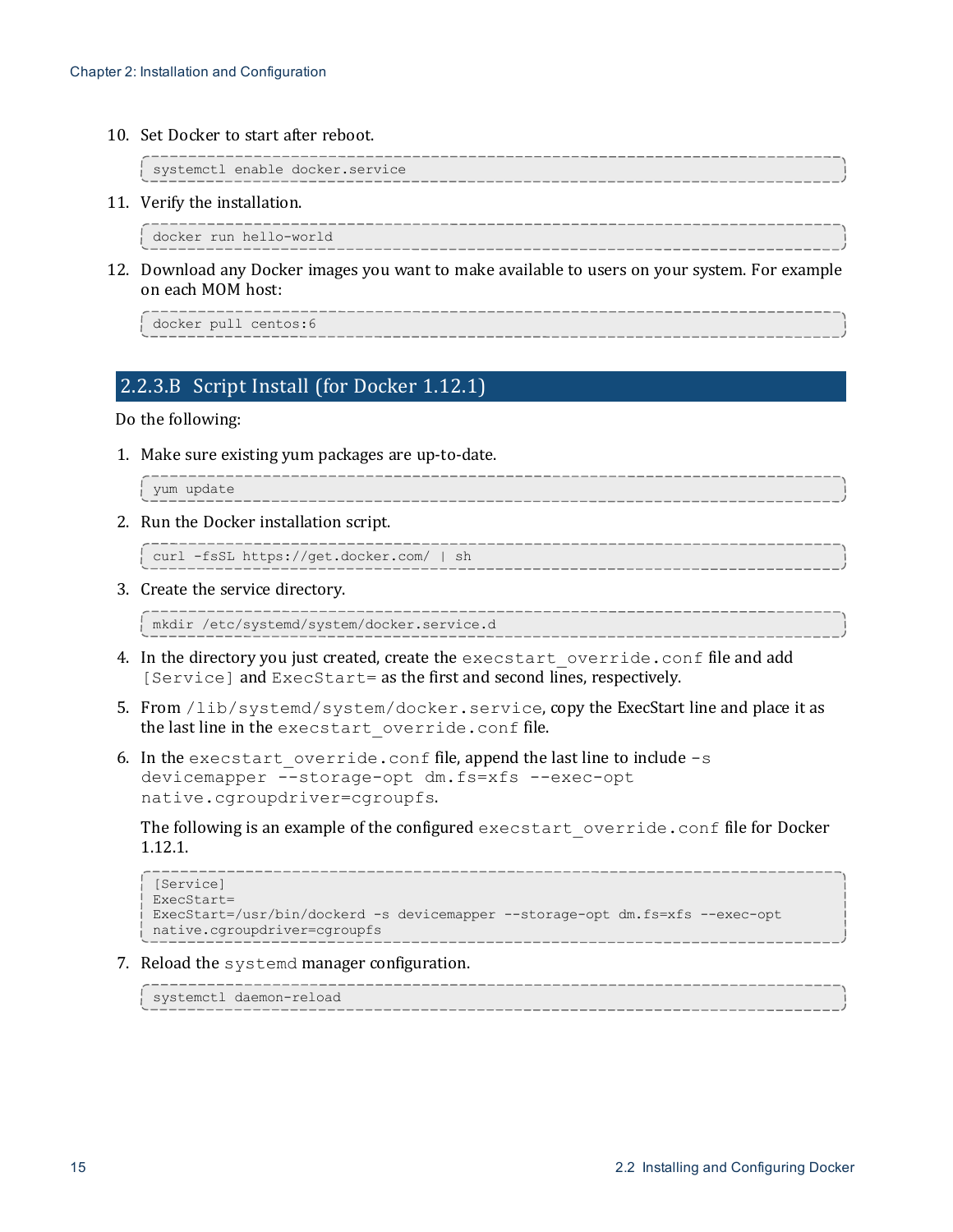8. Start/restart Docker.

```
systemctl restart docker.service
```
9. Set Docker to start after reboot.

systemctl enable docker.service

10. Verify the installation.

docker run hello-world

11. Download any Docker images you want to make available to users on your system. For example on each MOM host:

<span id="page-15-0"></span>docker pull centos:6

#### 2.2.4 Install and Configure Docker on SLES 12

The latest supported Docker packages are inside the Container module. Do the following:

- 1. Access the Docker packages by choosing one of these options.
	- a. Enable the Container module.
		- i. Start YaST and select Software > Software Repositories.
		- ii. Click Add to open the add-on dialog.
		- iii. Select Extensions and Module from Registration Server and click Next.
		- iv. From the list of available extensions and modules, select Container Module and click Next. The Container module and its repositories are added to your system.
		- v. If you use Subscription Management Tool, update the list of repositories at the SMT server.
	- b. Execute the following command:

```
SUSEConnect -p sle-module-containers/12/x86_64 -r ''
```
The  $\cdot$  ' following the  $-x$  flag above is two single quotes. It is necessary to avoid a limitation of SUSEConnect.

2. Run the Docker installation script.

zypper install docker

3. Edit /etc/sysconfig/docker by replacing the existing DOCKER\_OPTS line with the following.

```
DOCKER_OPTS='-s devicemapper --storage-opt dm.fs=xfs --exec-opt
native.cgroupdriver=cgroupfs'
```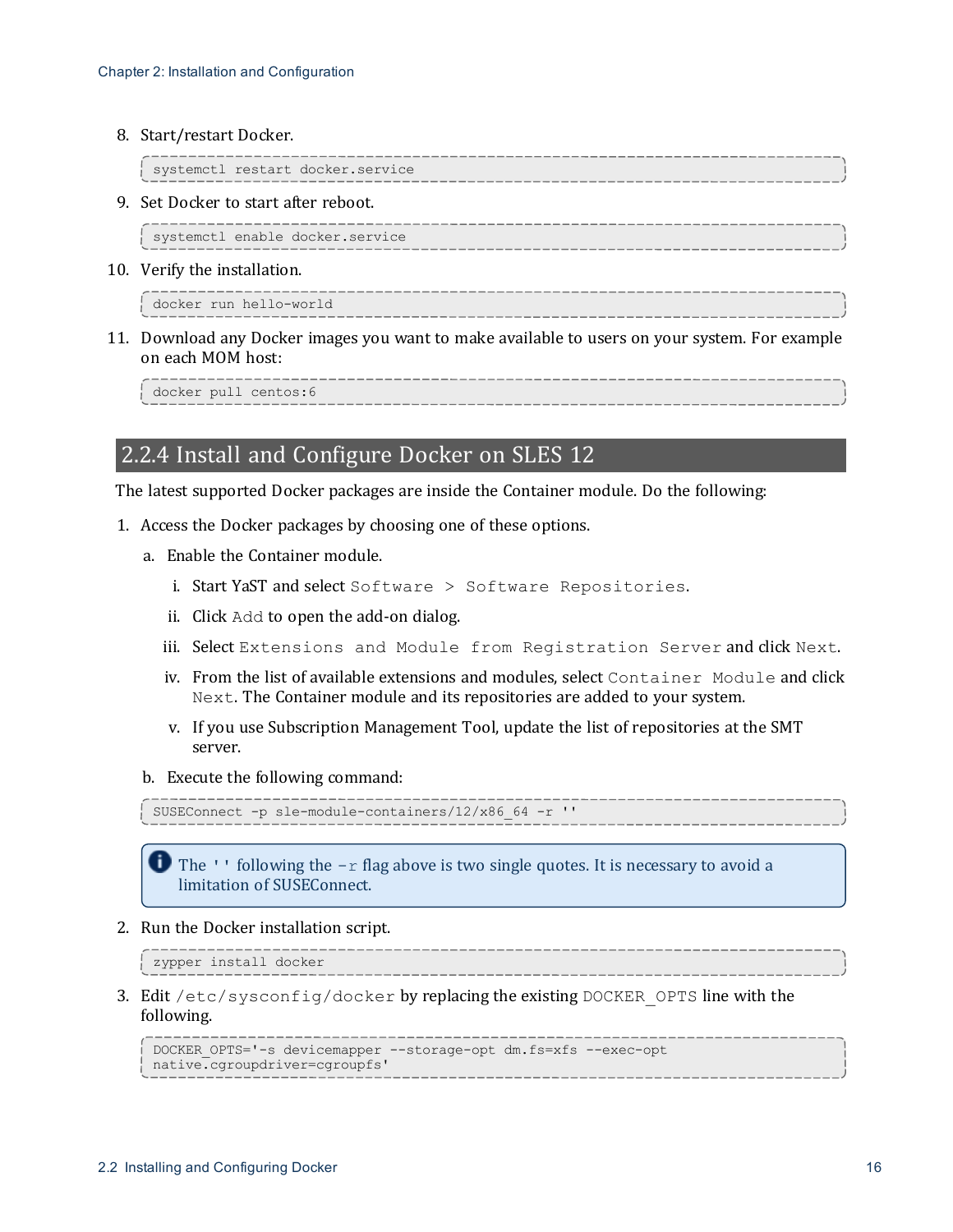4. Start/restart Docker.

```
systemctl restart docker.service
```
5. Set Docker to start after reboot.

systemctl enable docker.service

6. Verify the installation.

docker run hello-world

7. Download any Docker images you want to make available to users on your system. For example on each MOM host:

docker pull centos:6

# <span id="page-16-0"></span>**2.3 Configuring Torque**

This topic provides additional configuration requirements for your Torque Server Host and Torque MOM Hosts as part of your Moab Docker Integration.

You must have installed Moab Workload Manager and Torque Resource Manager; including the Torque MOM Hosts (also referred to as compute nodes) before proceeding with this topic.

In this topic:

2.3.1 [Configure](#page-16-1) the Torque Server Host - page 17

2.3.2 [Configure](#page-17-0) the Torque MOM Hosts - page 18

### <span id="page-16-1"></span>2.3.1 Configure the Torque Server Host

On the Torque Server Host, do the following:

1. Set root to be a queue manager on each Torque MOM Host.

```
qmgr -c "s s managers += root@<MOM Host>"
```
2. Set kill delay to 30 seconds.

qmgr -c "s s kill\_delay=30"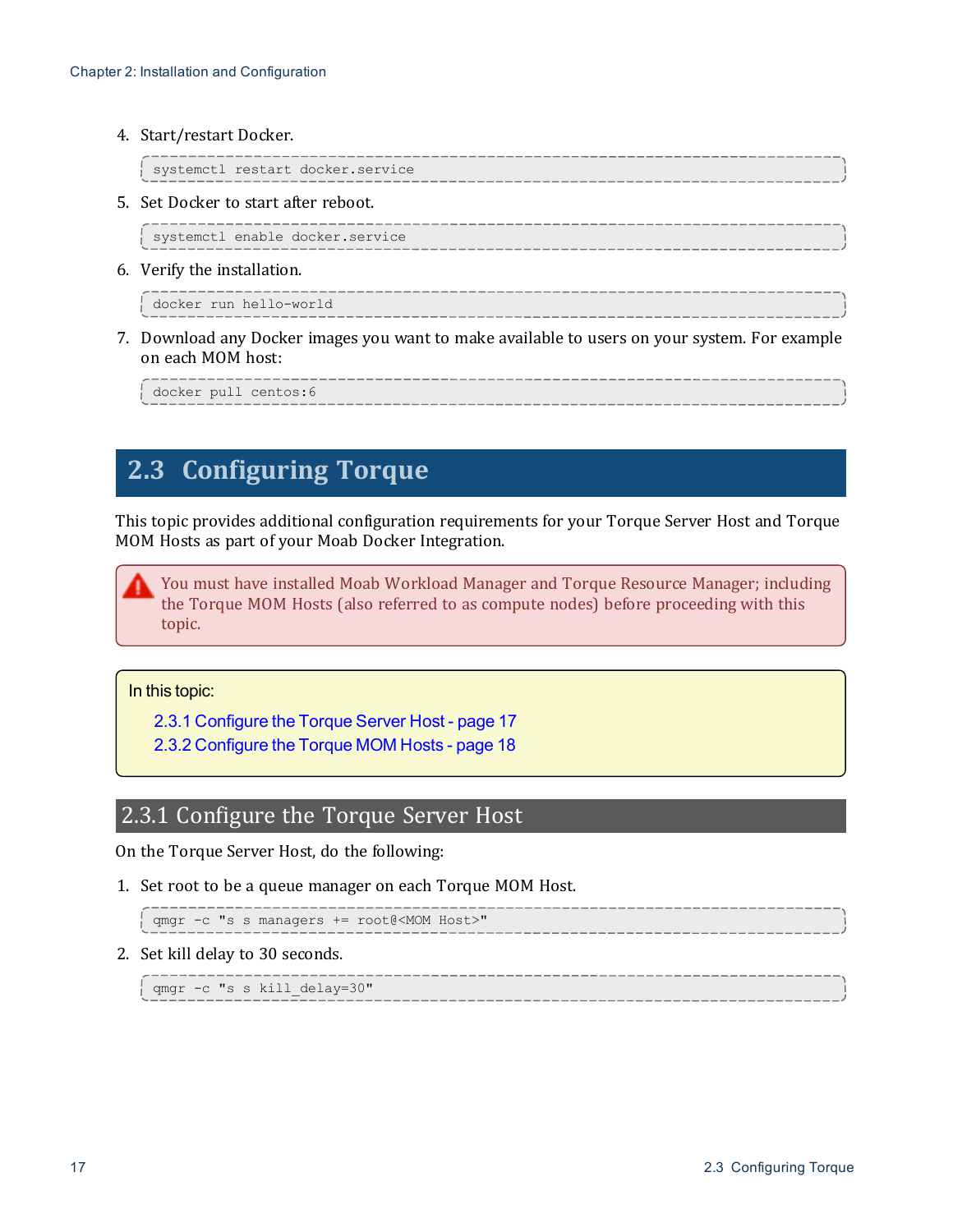If you have a slow file system (or network) and the Docker images are taking awhile to clean up, you may need to increase kill  $de$ lay to a higher value to give the job starter enough time to cleanup after the container has been terminated.

### <span id="page-17-0"></span>2.3.2 Configure the Torque MOM Hosts

The following instructions assume your Torque home directory is  $/\text{var}/\text{spool}/\text{torque}$  on each Torque MOM Host. If your home directories are different, you will need to adjust the instructions in this topic accordingly.

On *each* Torque MOM Host, do the following:

- 1. Install and enable cgroups. See the *Torque Resource Manager Administrator Guide* for detailed instructions.
- 2. Configure Torque to run the job starter with elevated privileges. Append these lines to /var/spool/torque/mom\_priv/config:

```
$job_starter /var/spool/torque/mom_priv/job_starter
$job starter run privileged true
$spool_as_final_name true (required only if using preemption)
$exec with exec true
```
3. Restart pbs mom.

```
systemctl restart pbs_mom.service
```
# <span id="page-17-1"></span>**2.4 Installing and Configuring Docker Job Start Scripts**

This topic provides instructions on how to install and configure the Docker job start scripts.

#### **Install Docker Job Scripts**

On each Torque MOM Host, do the following:

1. Download the job scripts from Adaptive Computing ([https://support.adaptivecomputing.com/wp-content/uploads/filebase/docker/docker\\_](https://support.adaptivecomputing.com/wp-content/uploads/filebase/docker/docker_integration.tgz) [integration.tgz](https://support.adaptivecomputing.com/wp-content/uploads/filebase/docker/docker_integration.tgz)).

The job scripts require a valid login name and password to access. Contact your Adaptive Computing account manager if you do not have your access information, or have other issues downloading these scripts.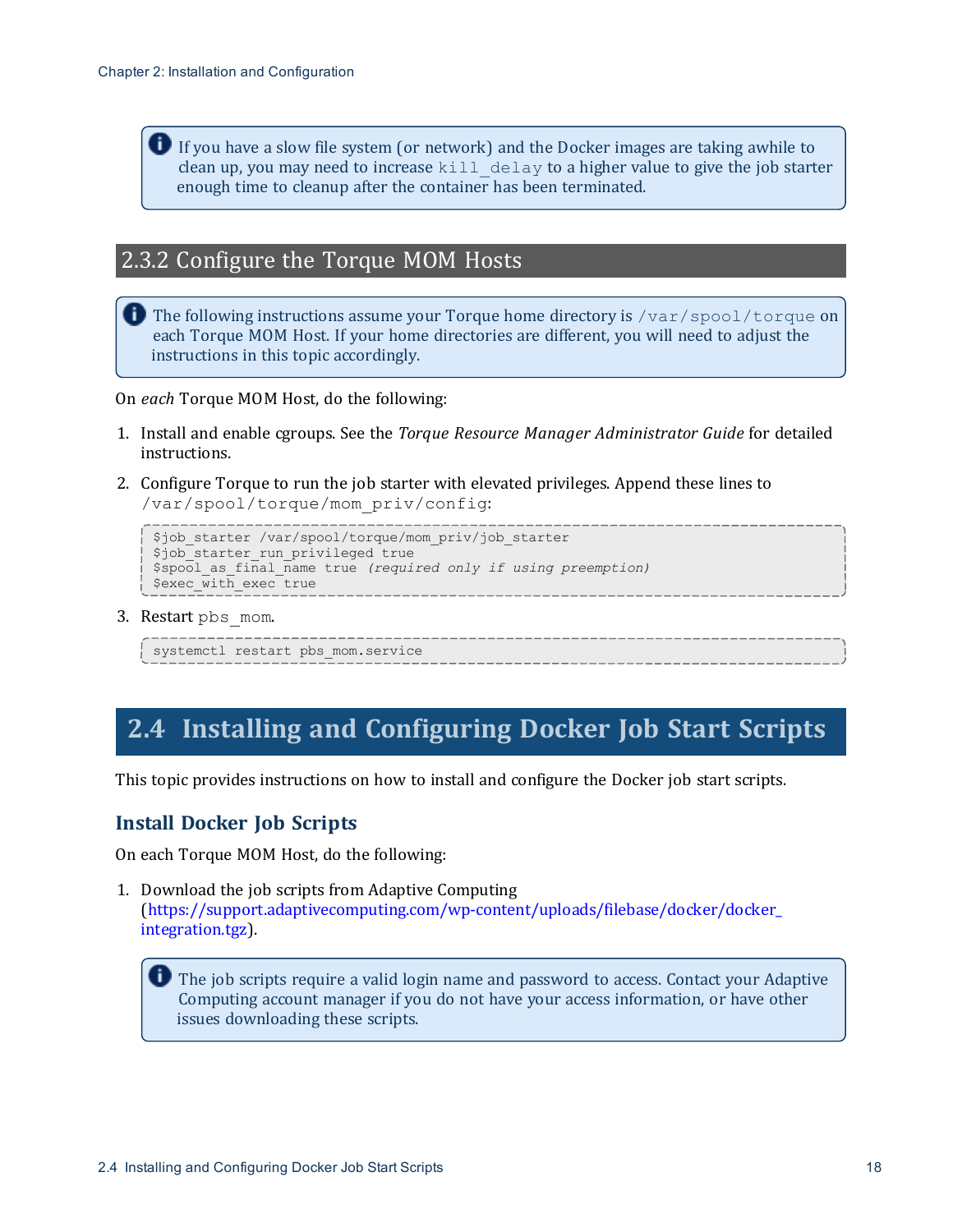- 2. Copy these job starter scripts to /var/spool/torque/mom\_priv after customization listed in the following steps:
	- job starter
	- epiloque
	- $\bullet$  job starter common.pyc
	- job starter config.py
	- . job starter mountpoints.json (optional)
- 3. Customize the job starter config.py file. A sample script is provided; edit as needed.
- 4. If you installed job starter mountpoints.json, configure the container mount points. For example:

```
# cat job starter mountpoints.json
{
      "*all*": ["/tmp/:/tmp/:rw", "$HOME:$HOME:rw"],
      "centos:5": ["/var/tmp:/var/tmp:ro"]
}
```
In this example, all containers will have the Docker host's  $/\text{tmp}$  and the user's home directory mounted with read/write privileges inside the container, and when a user requests a centos: 5 image, /var/tmp from the Docker host will be mounted in /var/tmp in the container in read only mode.

# <span id="page-18-0"></span>**2.5 Setting Up the Local Registry (Preemption Only)**

If preemption is part of your configuration, you will need to set up the local registry.

Preemption is only available for single-node jobs.

In this topic:

2.5.1 Set Up the Local [Registry](#page-18-1) - page 19

2.5.1.A [Configure](#page-19-0) Docker 1.10.3 on CentOS 7 - page 20

2.5.1.B [Configure](#page-19-1) Docker 1.12.1 on RHEL 7 or CentOS 7 - page 20

2.5.1.C [Configure](#page-20-0) Docker 1.9.1 on SLES 12 - page 21

### <span id="page-18-1"></span>2.5.1 Set Up the Local Registry

On the local registry host *and* on each Torque MOM Host, configure Docker using the method for your Docker version and distro.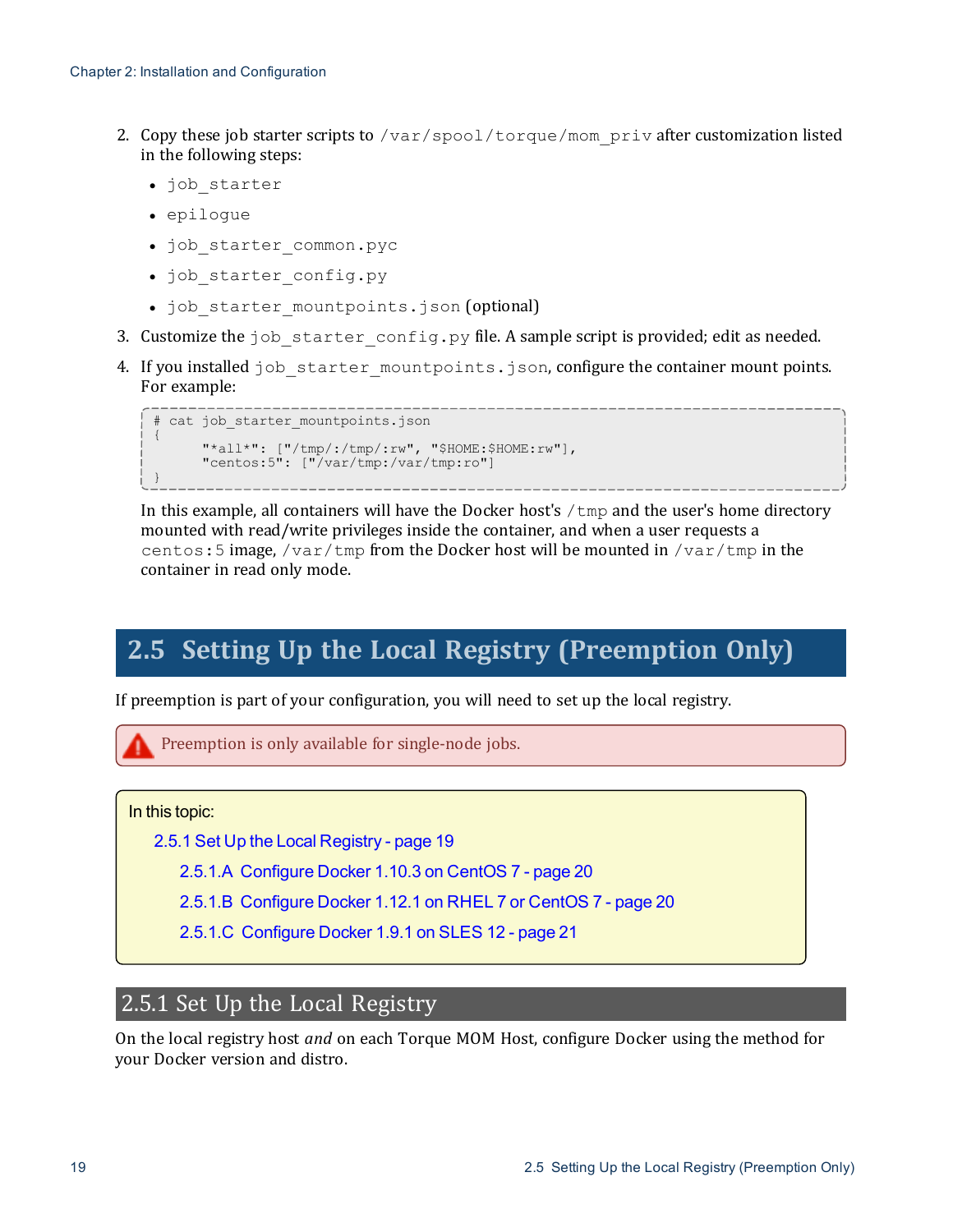In the following instructions,  $myreq$ . host.com is used as the local registry name. Change this to match your local registry information.

#### <span id="page-19-0"></span>2.5.1.A Configure Docker 1.10.3 on CentOS 7

Do the following:

1. Edit the /etc/systemd/docker file to uncomment the INSECURE\_REGISTRY line and add the registry host.

INSECURE\_REGISTRY='--insecure-registry myreg.host.com:5000'

2. Restart Docker.

systemctl restart docker.service

- 3. On the local registry host, do the following:
	- a. Set up the local registry. Complete the steps in <https://docs.docker.com/registry/deploying/>.
	- b. Start the registry.

docker run -d -p 5000:5000 --restart=always --name registry registry:2

#### <span id="page-19-1"></span>2.5.1.B Configure Docker 1.12.1 on RHEL 7 or CentOS 7

Do the following:

- 1. Edit /etc/systemd/system/docker.service.d/execstart\_override.conf to append --insecure-registry myreg.host.com:5000 to the last ExecStart line.
- 2. Reload the systemd manager configuration.

systemctl daemon-reload

3. Restart Docker.

systemctl restart docker.service

- 4. On the local registry host, do the following:
	- a. Set up the local registry. Complete the steps in <https://docs.docker.com/registry/deploying/>.
	- b. Start the registry.

docker run -d -p 5000:5000 --restart=always --name registry registry:2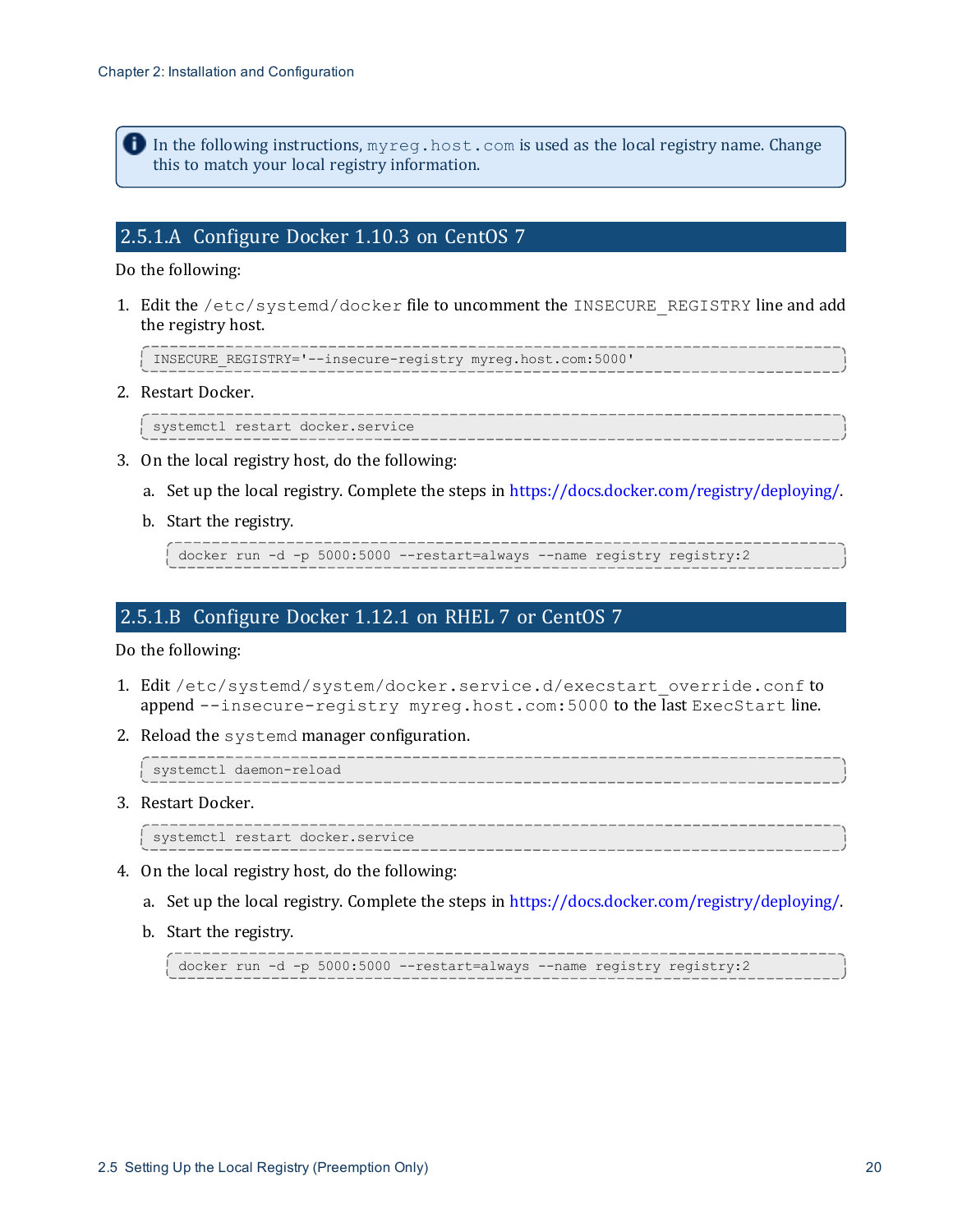### <span id="page-20-0"></span>2.5.1.C Configure Docker 1.9.1 on SLES 12

#### Do the following:

- 1. Edit /etc/sysconfig/docker to add --insecure-registry myreg.host.com:5000 to the DOCKER\_OPTS value.
- 2. Restart Docker.

```
systemctl restart docker.service
```
- 3. On the local registry host, do the following:
	- a. Set up the local registry. Complete the steps in <https://docs.docker.com/registry/deploying/>.
	- b. Start the registry.

```
docker run -d -p 5000:5000 --restart=always --name registry registry:2
```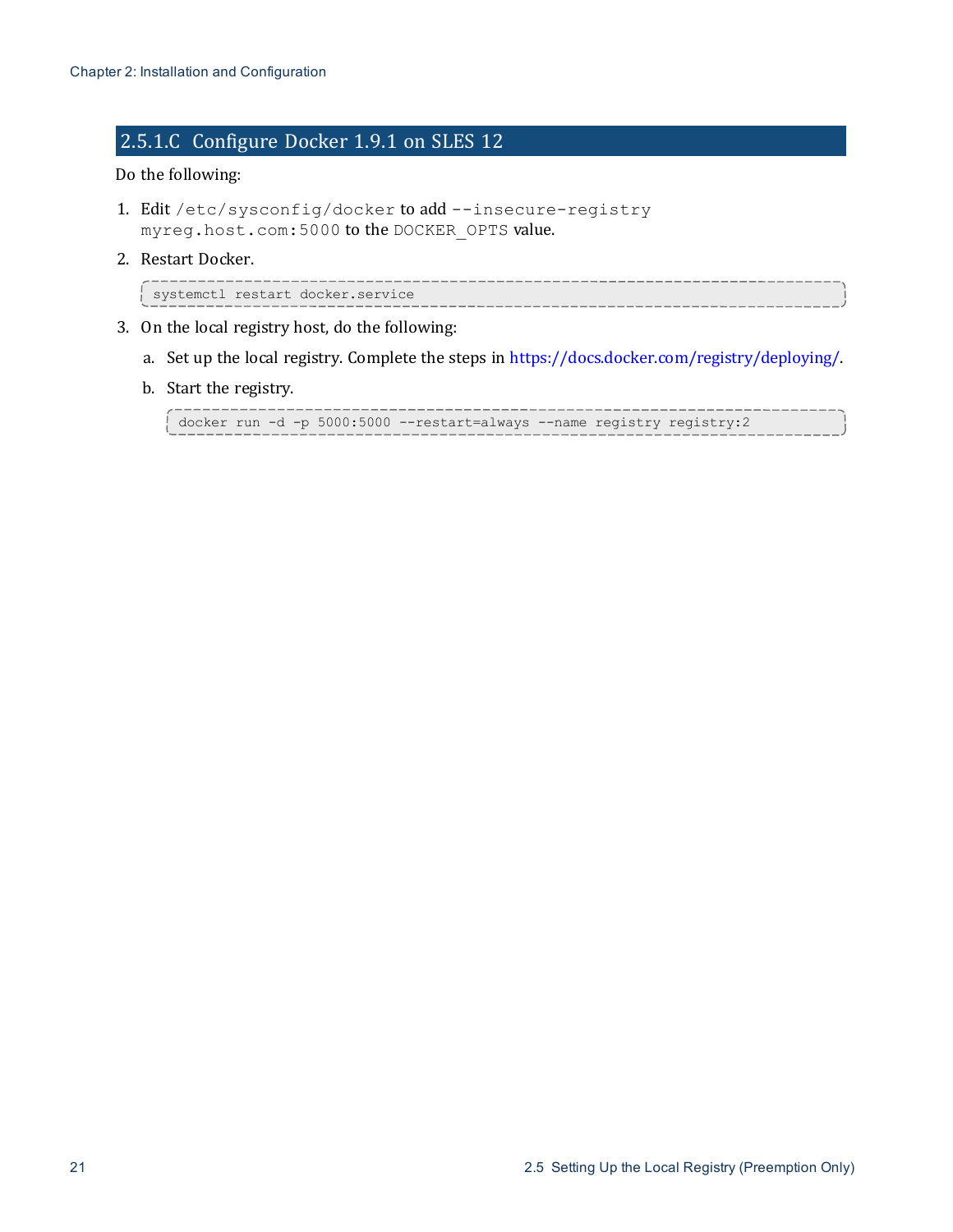# <span id="page-21-0"></span>**Chapter 3: Docker Job Submission**

The Moab Docker Integration component provides several options for submitting jobs.

You can submit interactive, non-interactive, or preemptible jobs. You can also choose whether to submit those jobs directly to Torque or by using a Moab job template.

| In this chapter: |  |     |
|------------------|--|-----|
|                  |  |     |
|                  |  | 22  |
|                  |  |     |
|                  |  | .23 |
|                  |  |     |
|                  |  |     |
|                  |  |     |
|                  |  |     |
|                  |  |     |
|                  |  |     |
|                  |  |     |
|                  |  |     |
|                  |  |     |

#### **Related Topics**

• 1.2 [Container](#page-5-2) Job Lifecycle - page 6

# <span id="page-21-1"></span>**3.1 Submitting Interactive and Non-Interactive Jobs**

This topic provides instructions for submitting interactive and non-interactive jobs.

#### In this topic:

- 3.1.1 Submit [Interactive Job](#page-21-2) page 22
- 3.1.2 Submit [Non-Interactive Job](#page-22-0) page 23

### <span id="page-21-2"></span>3.1.1 Submit Interactive Job

Use the following commands to submit an interactive job from Moab or Torque.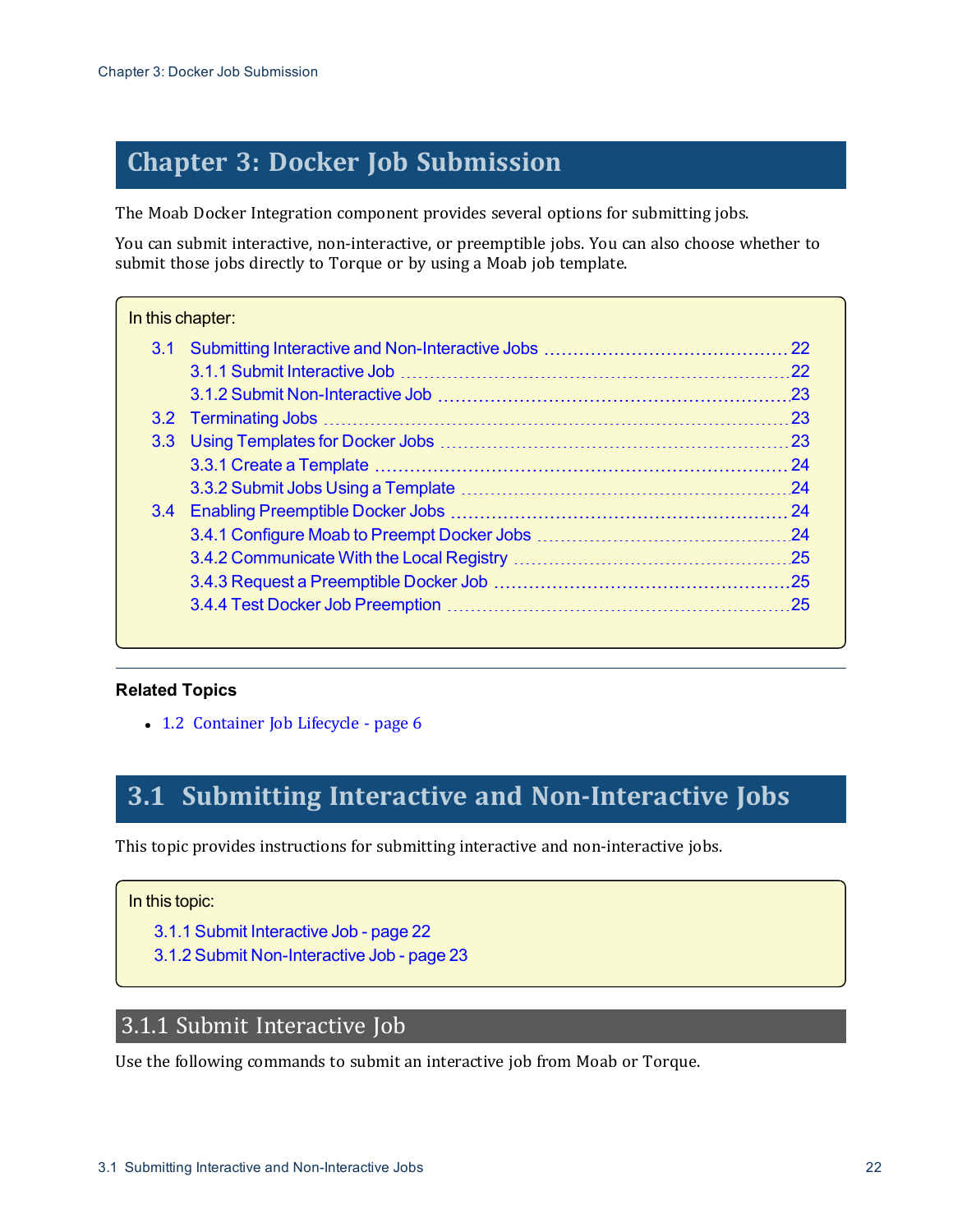• Torque

```
qsub -I -v PBS_CONTAINERINFO=<imagename> job.pbs
```
 $\bullet$  Moab

```
msub -I -v PBS_CONTAINERINFO=<imagename> job.pbs
```
### <span id="page-22-0"></span>3.1.2 Submit Non-Interactive Job

Use the following commands to submit a non-interactive job from Moab or Torque.

• Torque

```
qsub -v PBS_CONTAINERINFO=<imagename> job.pbs
```
 $\bullet$  Moab

msub -v PBS\_CONTAINERINFO=<imagename> job.pbs

# <span id="page-22-1"></span>**3.2 Terminating Jobs**

This topic provides instructions for terminating jobs.

#### **Terminate a Job**

• Torque

```
qdel <jobid>
```
- $\bullet$  Moab
	- $\circ$  mjobctl -N TERM  $\leq$ jobid> is the preferred method for terminating Docker jobs. This command removes both non-preemptible and preemptible (checkpointed) Docker jobs.
	- $\circ$  mjobctl -c <jobid> or canceljob <jobid>, when used with preemptible (checkpointed) Docker jobs, sends SIGUSR1 to the Docker job, causing it to checkpoint. For non-preemptible Docker jobs, these commands terminate Docker jobs similar to how these commands terminate non-Docker jobs.

# <span id="page-22-2"></span>**3.3 Using Templates for Docker Jobs**

You can set up job templates in Moab to automatically push the PBS\_CONTAINERINFO environment variable for your users and to set up different user policies in Moab.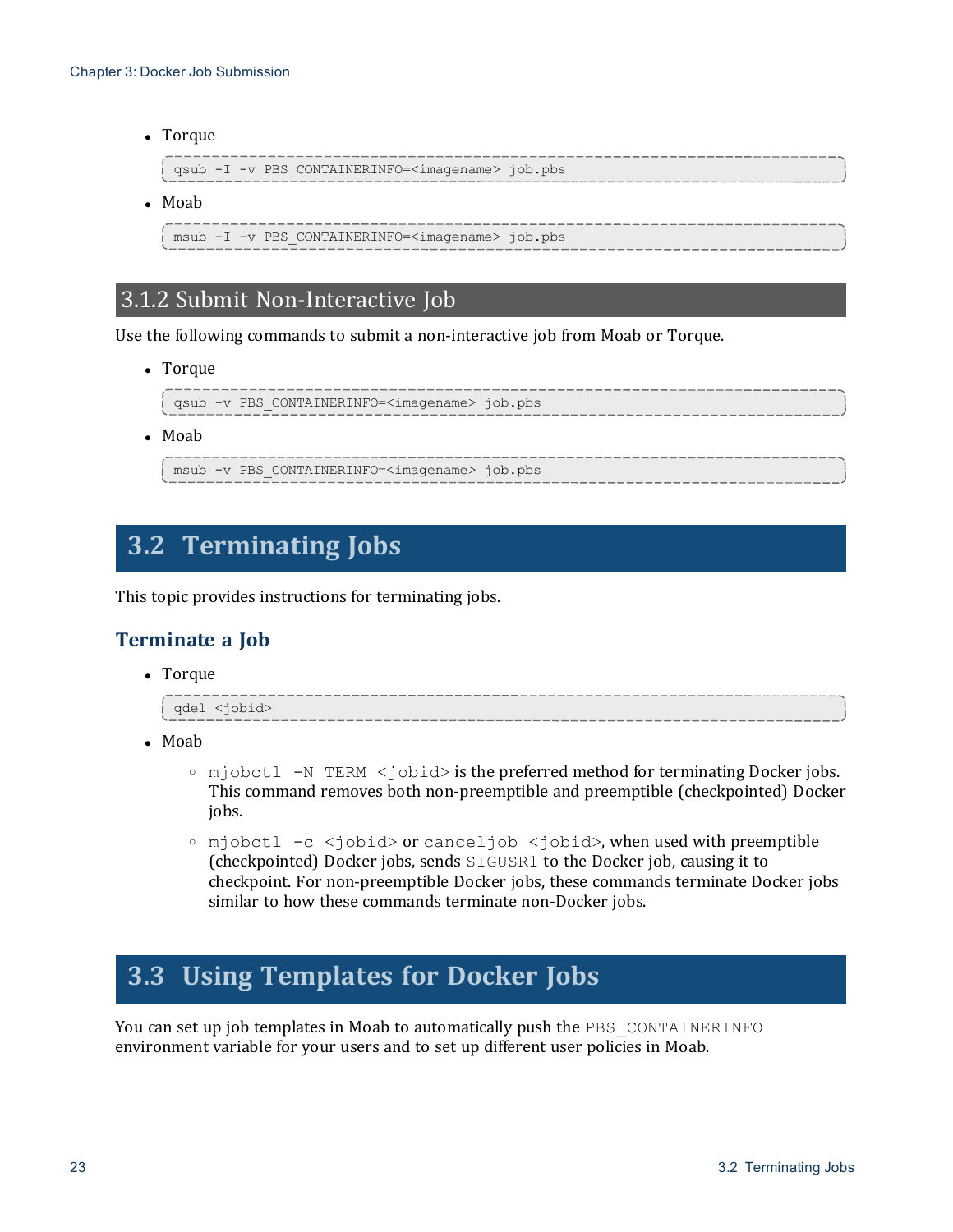In this topic:

3.3.1 Create a [Template](#page-23-0) - page 24

3.3.2 Submit Jobs Using a [Template](#page-23-1) - page 24

### <span id="page-23-0"></span>3.3.1 Create a Template

On the Moab Server Host, add the template information to  $\text{mod }$ ,  $\text{cfg}$ . The following example creates a template for Docker jobs using a CentOS 5 container.

```
# CentOS 5
JOBCFG[centos5template] SELECT=TRUE
JOBCFG[centos5template] FLAGS=RESTARTABLE
JOBCFG[centos5template] ENV=PBS_CONTAINERINFO=localhost:5000/centos:5
JOBCFG[centos5template] ENV=PBS_CONTAINERHOSTNAME=centos5
```
### <span id="page-23-1"></span>3.3.2 Submit Jobs Using a Template

On the Moab Server Host, do the following:

msub -l template=centos5template myjob.sh

# <span id="page-23-2"></span>**3.4 Enabling Preemptible Docker Jobs**

This topic provides information and instructions on how to enable preemptible Docker jobs.

In this topic:

3.4.1 [Configure](#page-23-3) Moab to Preempt Docker Jobs - page 24

3.4.2 [Communicate](#page-24-0) With the Local Registry - page 25

- 3.4.3 Request a [Preemptible](#page-24-1) Docker Job page 25
- 3.4.4 Test Docker Job [Preemption](#page-24-2) page 25

### <span id="page-23-3"></span>3.4.1 Configure Moab to Preempt Docker Jobs

On the Moab Server Host, do the following:

1. Edit the moab.cfg file to add the checkpoint parameters.

# Signal to send to RM when job is checkpointed RMCFG[pbs] CHECKPOINTSIG=SIGUSR1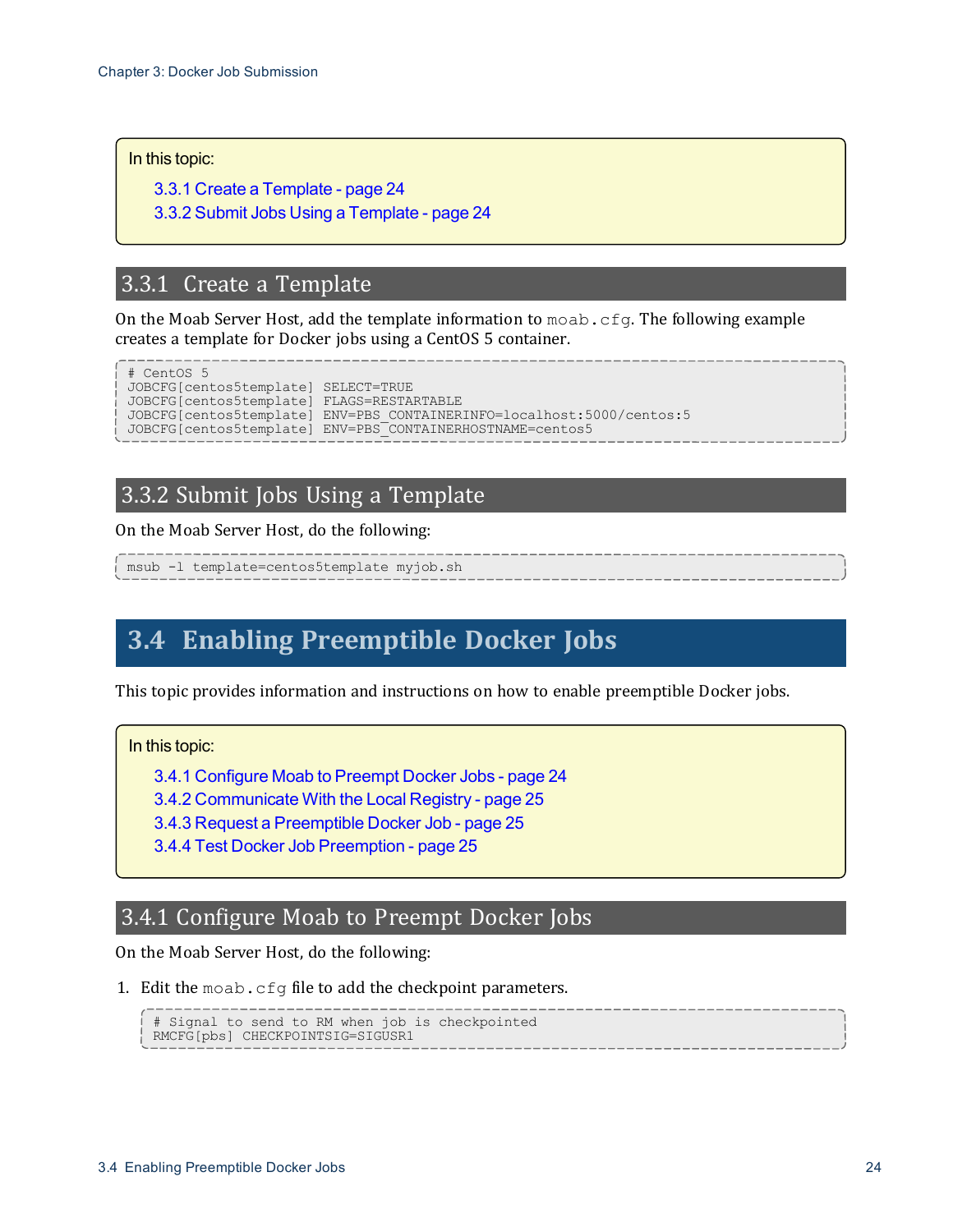# How long to wait for a job to checkpoint before canceling it RMCFG[pbs] CHECKPOINTTIMEOUT=1:00 GUARANTEEDPREEMPTION TRUE PREEMPTPOLICY CHECKPOINT

2. Create a new or use an existing job template for preemption and then edit the moab.cfg file to make that template restartable (all jobs submitted using this template can be restarted). Add this line (where [centos5template] is your template name):

JOBCFG[centos5template] FLAGS=RESTARTABLE

See 3.3 Using [Templates](#page-22-2) for Docker Jobs - page 23 for additional information on templates.

3. Restart Moab

<span id="page-24-0"></span>[root]# systemctl restart moab.service

# 3.4.2 Communicate With the Local Registry

In the following instructions, "myrepo.host.com" is used as the local registry name. Change this to match your local registry information.

Do the following:

- 1. If you have not already done so, set up the local registry. See 2.5 Setting Up the Local [Registry](#page-18-0) [\(Preemption](#page-18-0) Only) - page 19.
- 2. On each Torque MOM Host, edit the REGISTRY URL parameter in the  $\dagger$ ob starter config.py script to point to the local registry. The REGISTRY URL is the host name of the local registry host and the port number. For example:

<span id="page-24-1"></span>REGISTRY\_URL='myrepo.host.com:5000'

### 3.4.3 Request a Preemptible Docker Job

Once the local registry, a template, and the moab.cfg file are configured for preemptible Docker jobs, you only need to submit the job using the template configured for preemption (centos5template is used in this documentation).

### <span id="page-24-2"></span>3.4.4 Test Docker Job Preemption

This section contains instructions on how to test preemption for a Docker job. In these instructions you will modify the job's checkpoint values and submit the job using a restartable job template (centos5template).

On the Moab Server Host, do the following: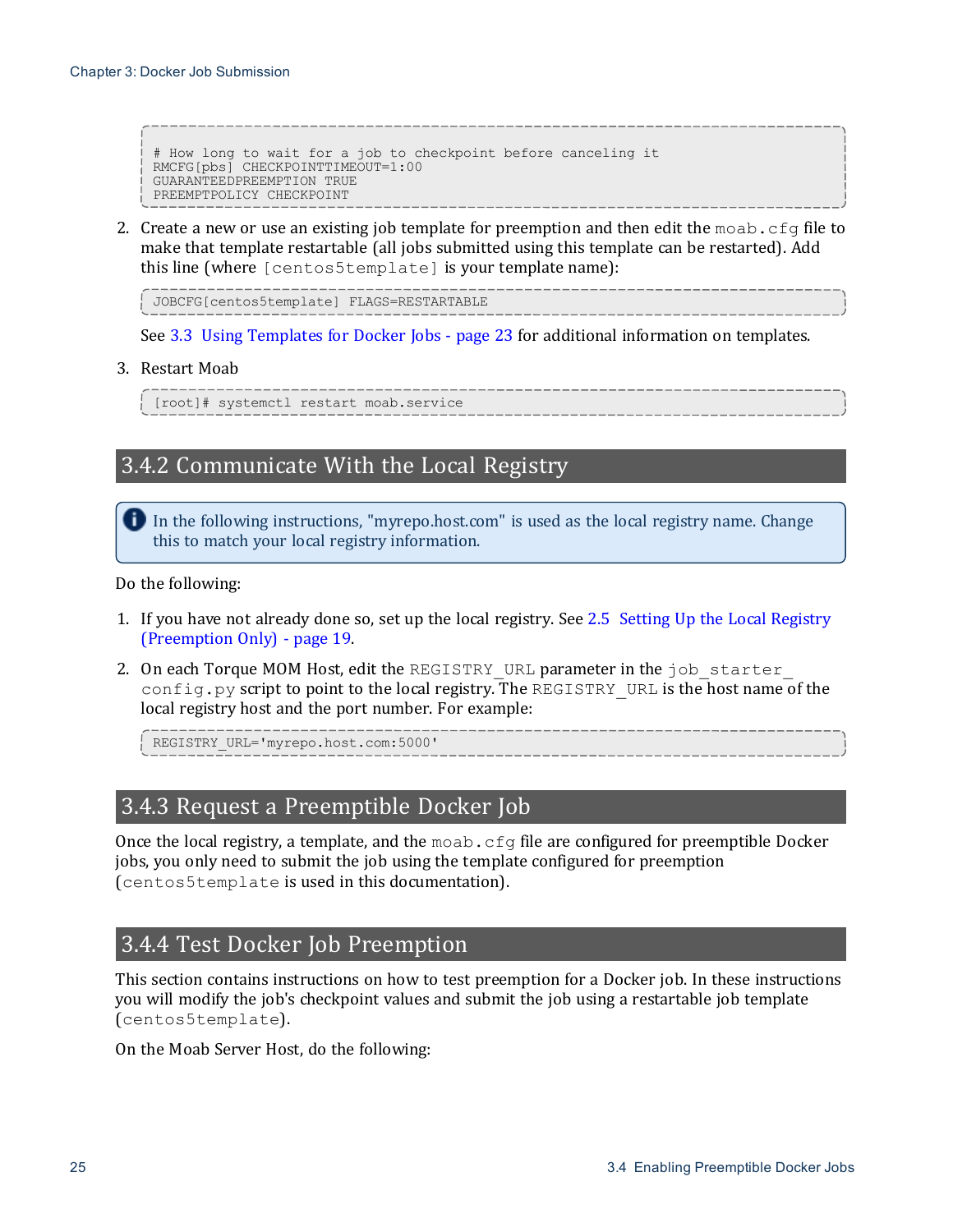1. Submit a job script that records its progress and can recover from where it left off. For example:

```
cat sample-checkpoint.sh
#!/bin/bash
# where to store our progress
CHECKPOINT_FILE=/var/tmp/checkpoint.dat
# how many steps do you want to iterate through?
NSTEPS=20
# how many seconds to sleep for in each step
SLEEP_AMOUNT=5
START=1
if test -f $CHECKPOINT_FILE
then
       echo "Checkpoint data found! Resuming execution..."
       START=`cat $CHECKPOINT_FILE`
fi
echo "Starting from step $START..."
while test $START -lt `expr $NSTEPS + 1`
do
        echo "I'm in step $START"
        # increment counter
        START=`expr $START + 1`
        # sleep for $SLEEP_AMOUNT seconds
       sleep $SLEEP AMOUNT
        # log progress...
       echo $START > $CHECKPOINT_FILE
done
```
2. Edit the variables that control the application's behavior.

In the previous step, you will find these variables that can control the application's behavior:

- CHECKPOINT FILE
- $\bullet$  NSTEPS
- SLEEP AMOUNT

Modify those variables for your test. In this example, the job will iterate through 20 different steps, sleeping 5 seconds between each of the steps and recording its progress to a checkpoint.dat file. The other variables do not need to be changed.

3. Submit the job using a template that is configured for preemption. For example:

```
msub -l template=centos5template sample-checkpoint.sh
142
```
This will submit the job requesting the centos5 template. After the job has been running for a few seconds, if you ask Moab to checkpoint it, Moab will push a SIGUSR1 signal to your job and it will then archive a copy of your container's file system in the central registry. The next time it restarts the job, it can pick up where it left off.

4. Wait a few seconds to give the job time to run and then preempt it:

```
mjobctl -C 142
```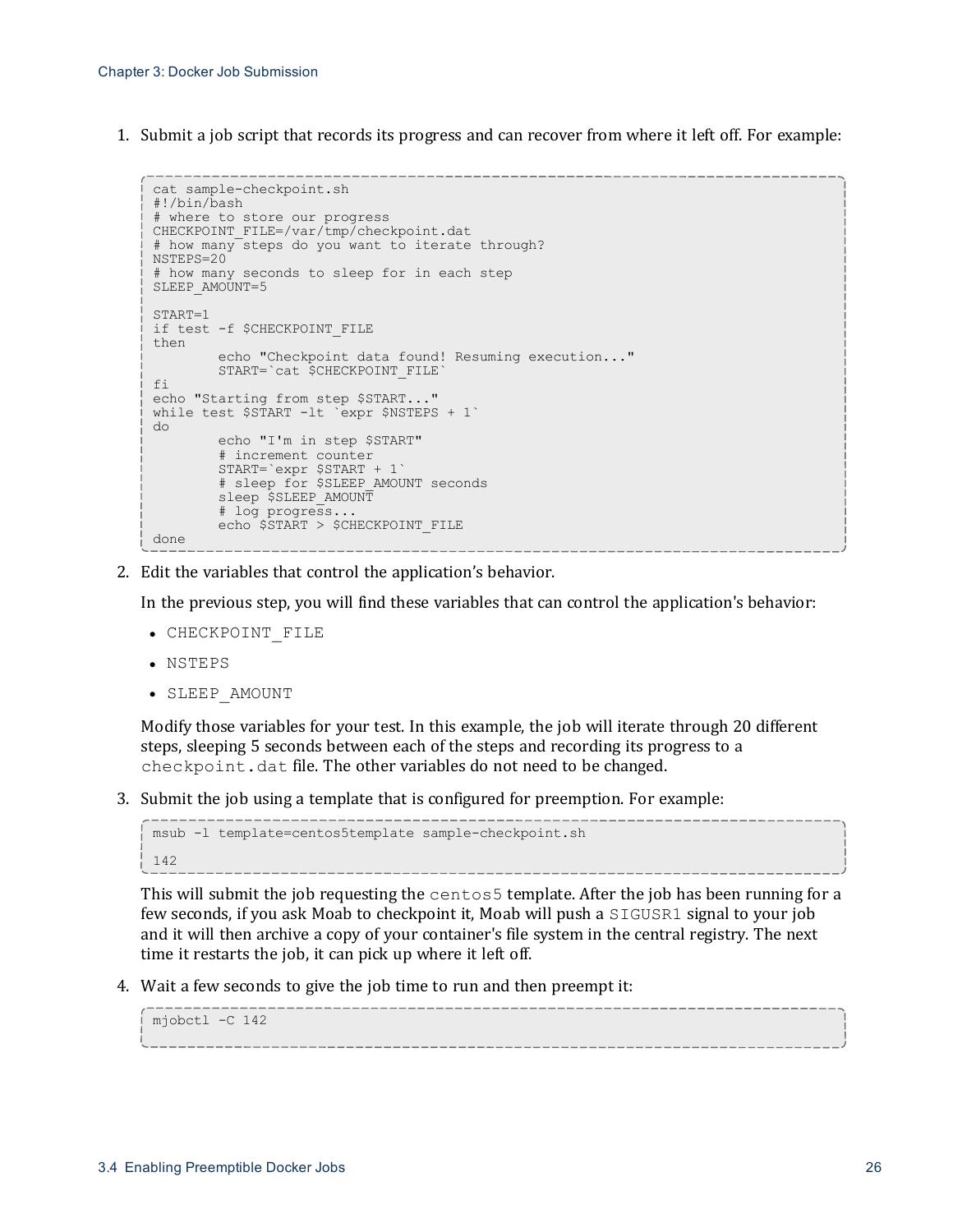job 142 successfully preempted

- 5. Wait a few more seconds and then you should see the job getting requeued and restarted.
- 6. After the job has finished, review its output file. The output file will show that the job was able to pick up where it left off.

```
cat sample-checkpoint.sh.o142
Starting from step 1...
I'm in step 1
I'm in step 2
I'm in step 3
I'm in step 4
I'm in step 5
I'm in step 6
Checkpoint data found! Resuming execution...
Starting from step 6...
I'm in step 6
I'm in step 7
I'm in step 8
I'm in step 9
I'm in step 10
I'm in step 11
I'm in step 12
I'm in step 13
I'm in step 14
I'm in step 15
I'm in step 16
I'm in step 17
I'm in step 18
I'm in step 19
I'm in step 20
```
#### **Related Topics**

• 3.3 Using [Templates](#page-22-2) for Docker Jobs - page 23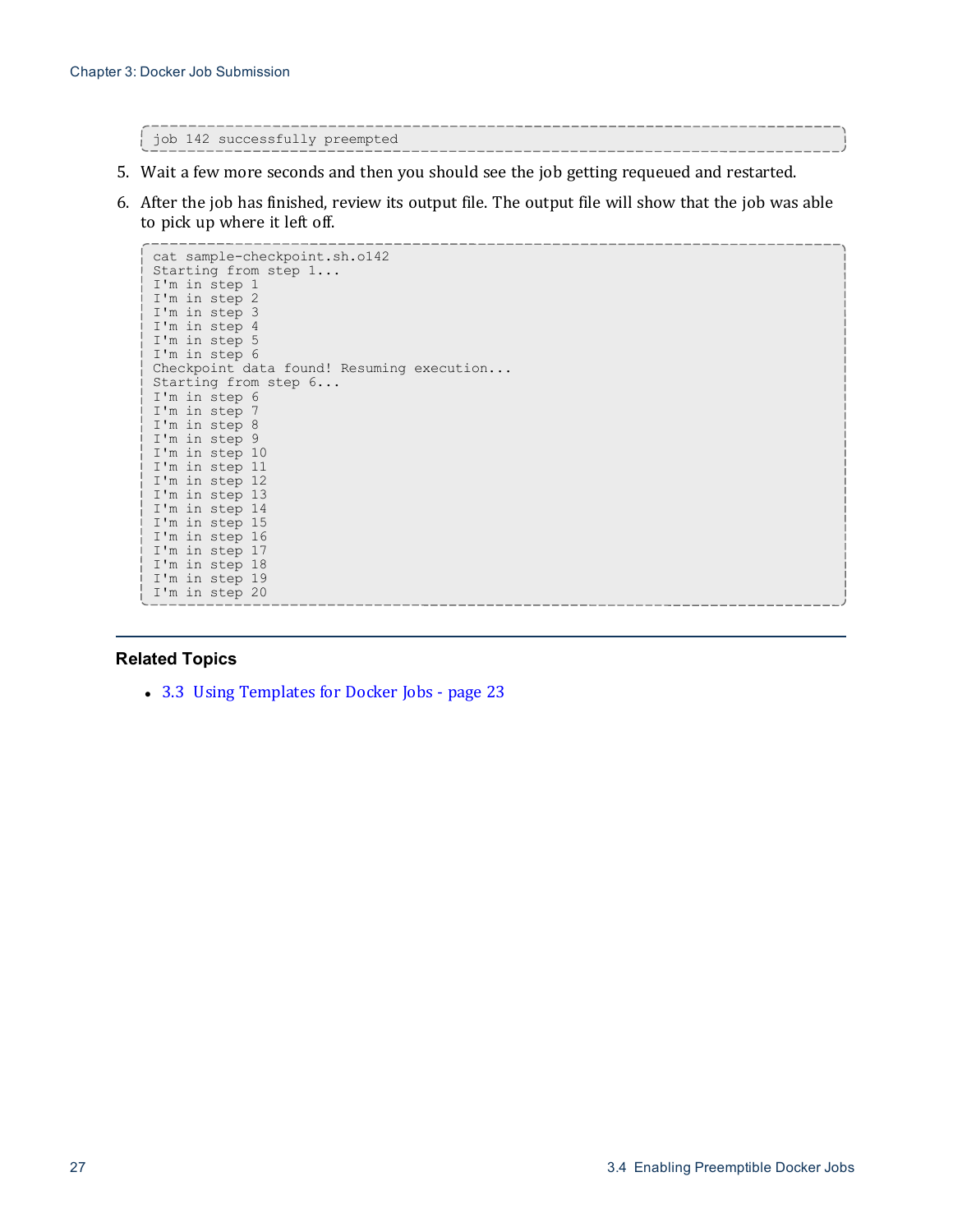# <span id="page-27-0"></span>**Chapter 4: Troubleshooting**

This chapter provides information useful when troubleshooting your Moab Docker Integration. Also see 1.2 [Container](#page-5-2) Job Lifecycle - page 6 for detailed information about the job lifecycle.

#### In this chapter:

# <span id="page-27-1"></span>**4.1 Known Issues or Limitations**

This topic lists current known issues (bugs) and limitations (not supported functionality).

#### In this topic:

4.1.1 [Known](#page-27-2) Issues - page 28

4.1.2 [Limitations](#page-28-0) - page 29

# <span id="page-27-2"></span>4.1.1 Known Issues

- "Docker logs --follow" command has a known issue where it may repeat the first line of output. As a result, non-interactive jobs may log the first line of output to stdout twice.
- For a slow file system (network), Docker images may take awhile to clean up. As part of the initial Moab Docker Integration, a kill delay setting of 30 seconds is specified. Increase this value to give the job starter enough time to clean up the container.

```
qmgr -c "s s kill_delay=<integer>"
```
- <sup>l</sup> A SIGKILL sent to the job without a SIGTERM sent first *and* without enough time after the SIGTERM to handle the container cleanup, can result in any or all of the following:
	- <sup>o</sup> container left running after batch job
	- <sup>o</sup> container image not cleaned up
	- <sup>o</sup> temporary files /tmp/<jobid> not removed